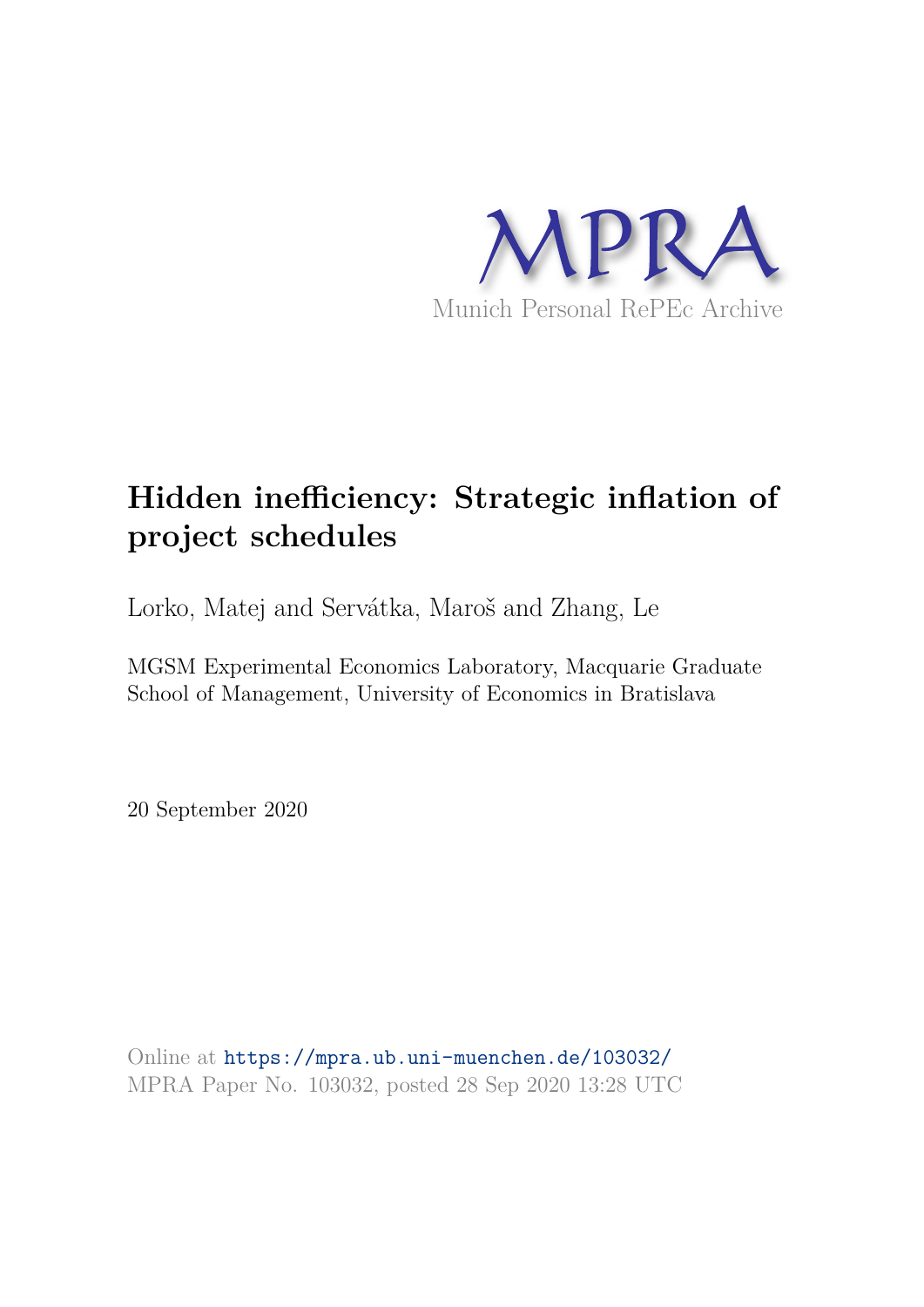## **Hidden inefficiency: Strategic inflation of project schedules**

Matej Lorko

MGSM Experimental Economics Laboratory, Macquarie Business School, Sydney, Australia University of Economics in Bratislava, Slovakia [matej.lorko@gmail.com](mailto:matej.lorko@gmail.com)

## Maroš Servátka

MGSM Experimental Economics Laboratory, Macquarie Business School, Sydney, Australia University of Economics in Bratislava, Slovakia [maros.servatka@mq.edu.au](mailto:maros.servatka@mq.edu.au) 

#### Le Zhang

MGSM Experimental Economics Laboratory, Macquarie Business School, Sydney, Australia [lyla.zhang@mq.edu.au](mailto:lyla.zhang@mq.edu.au)

#### September 19, 2020

**Abstract:** Establishing realistic project plans and completing the resulting business projects on schedule is crucial for organizations striving to effectively utilize their resources. However, incentivizing on-time project delivery may introduce moral hazard, as people may respond to estimation accuracy incentives by strategically inflating project duration estimates and subsequently prolonging the project execution. While the project is delivered on time, the resources are underutilized. We conjecture that these perverse effects can be mitigated by introducing incentives to complete the project as soon as possible (speed incentives) in addition to the schedule accuracy incentives. We conduct a diagnostic test of the effect of accuracy and speed incentives on the process of project estimation and delivery. Our study presents direct empirical evidence that the incentive structure rewarding solely the estimation accuracy can result in hidden inefficiency due to inflated estimates and deliberately prolonged project execution. However, when speed incentives are implemented alongside estimation accuracy incentives, the estimates are significantly lower and the project is completed more quickly, without compromising the schedule accuracy. Aligning the objectives of a project owner with those of planners, by incentivizing the planners for both estimation accuracy and quick project completion, can therefore foster more compressed but still accurate and reliable project schedules and accelerated project delivery. In summary, our study contributes to the economic analysis of incentive structures in project management by identifying a hidden inefficiency that could be present in projects delivered "on time" and by pointing out a mechanism that mitigates the risk of moral hazard.

**Keywords:** project management, project planning, time management, duration estimation, strategic overrepresentation, moral hazard

**JEL codes:** C91, D82, D83, O21, O22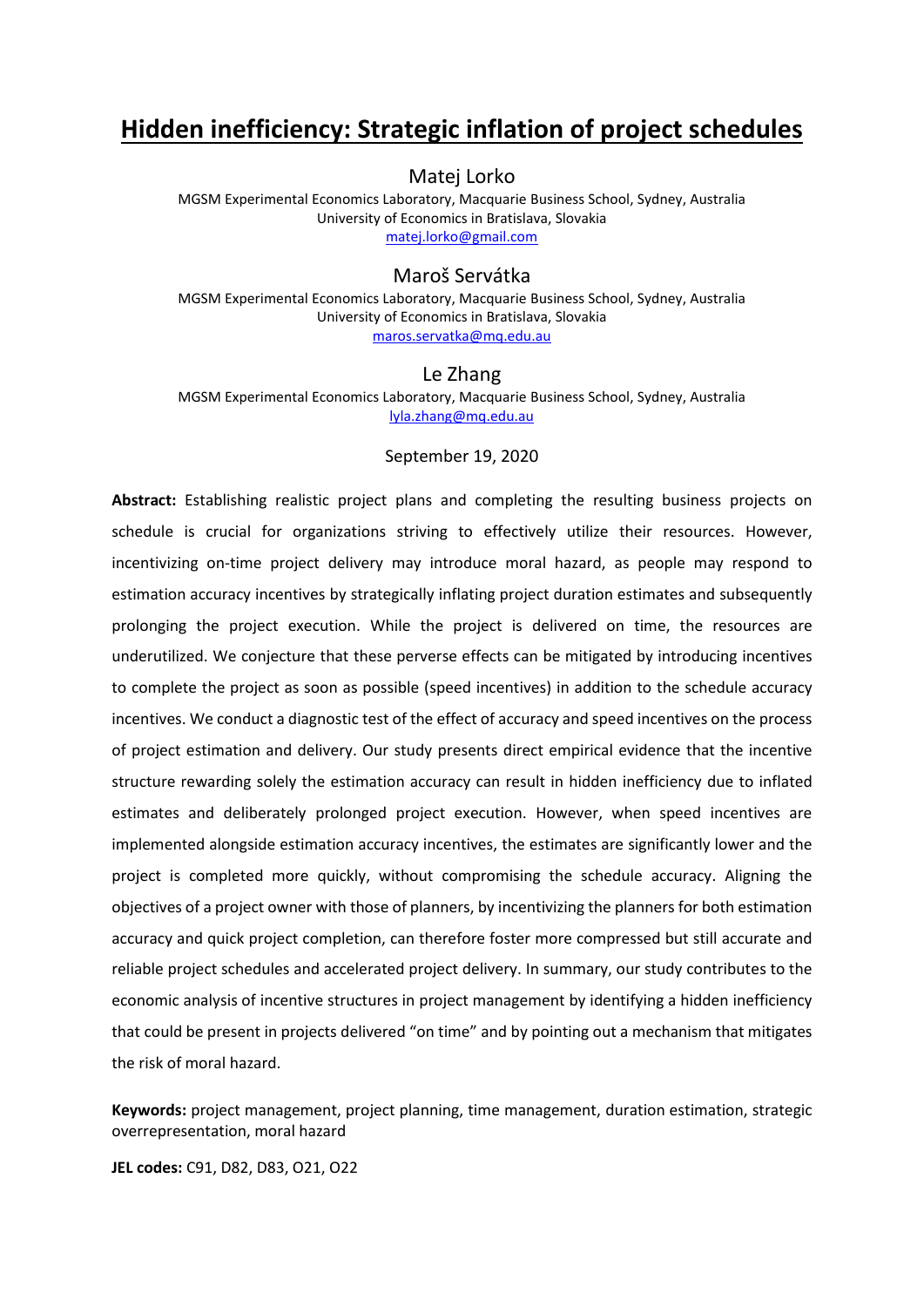## **1. Introduction**

Accurate schedules are central to ensuring effective utilization of resources in a business project. Underestimating the time necessary to complete a project leads to schedule overruns, often associated with cost overruns and customer's dissatisfaction, while overestimating it gives rise to opportunity costs stemming from misallocation and/or underutilization of resources. Accurate project schedules are especially crucial when managing a project portfolio, in which resources are assigned to individual projects temporarily. Arguably, organizations prefer to have projects delivered not only on time, but also as quickly as possible, to promptly collect returns on investments from the current project(s) and engage in new ones. Widely used project management methodologies (IPMA, 2015; Project Management Institute, 2013) therefore assume that project planners contribute towards the operational efficiency by proposing schedules that are both realistic and compressed in length.

However, operational efficiency may not always be the primary concern of project planners. At times, circumstances may lead them to intentionally underestimate the project duration, for example to seemingly fit the project into a constrained timeframe and increase the chances of being awarded a contract (akin to deliberate cost underestimation reported in Flyvbjerg, Holm, & Buhl, 2002). Conversely, strategic considerations may lead planners to deliberately overestimate the project duration to gain more time for the project execution. Thus, instead of the planner's true belief about the amount of time required to deliver the project, the estimated duration may capture the maximum amount believed to be acceptable by the management or customer. $1$ 

In this paper, we focus on the case of deliberate overestimation. We argue that the overestimation might occur when the planner both estimates the project duration and executes the project, as

<sup>&</sup>lt;sup>1</sup> Both strategic underestimation and overestimation have been empirically documented in budget planning, which is an estimation problem similar to planning time to be spent on the project. See section 2 for a detailed discussion.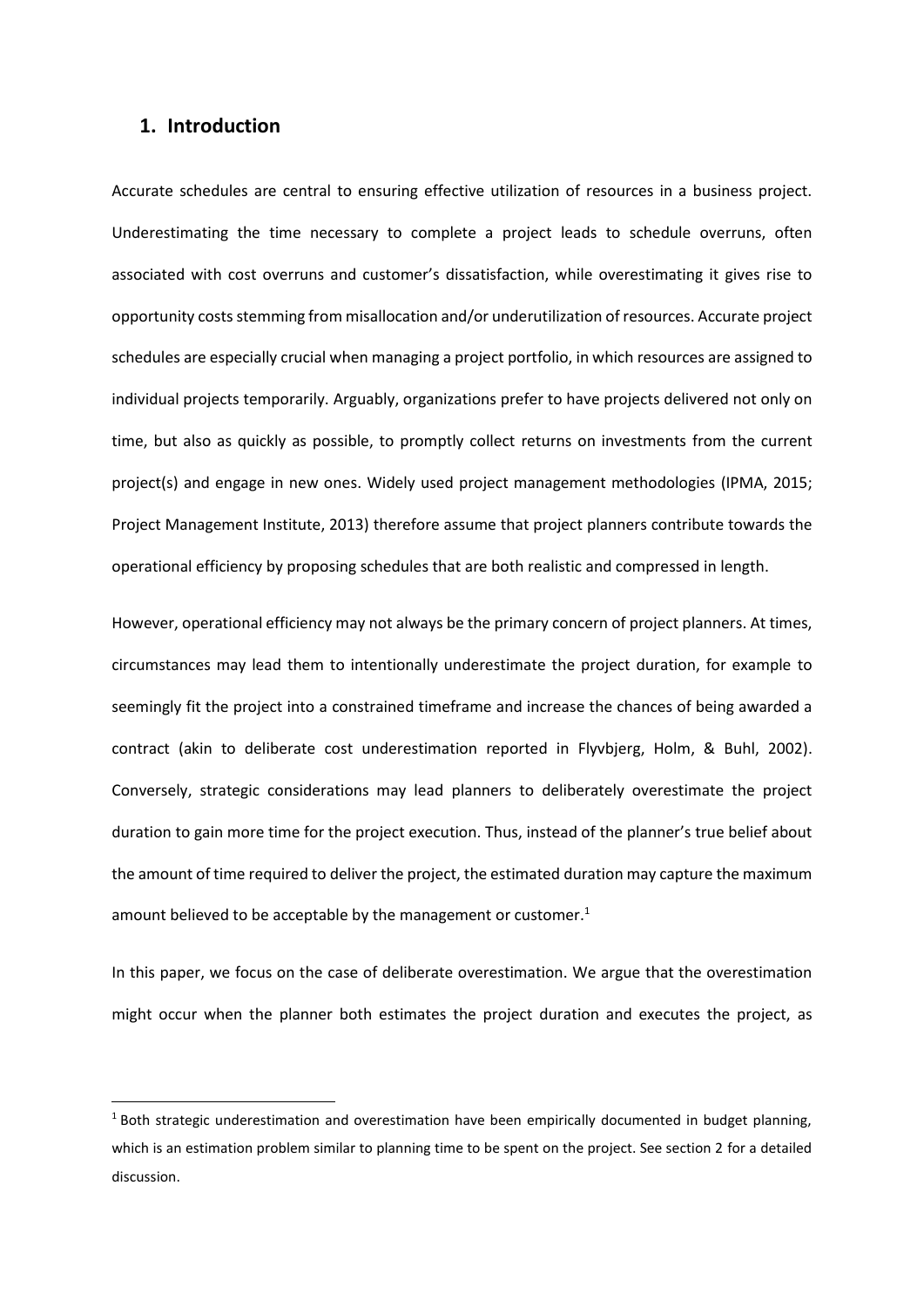forecasting own future performance induces moral hazard.<sup>2</sup> Such scenarios arise in fixed-price contracts, where the contractor first submits a proposal that includes the project schedule and if the proposal is accepted, the contractor is bound by the contract to deliver the project on time. A similar process, albeit less formal, occurs within organizations where employee(s) responsible for project estimation and delivery are strongly encouraged or explicitly incentivized to deliver the project in accordance with the proposed schedule.

We conjecture that when planners are incentivized solely for the accuracy of their schedules, they deliberately inflate them and then strategically prolong the execution to match the project completion date with the scheduled deadline. We further conjecture that the morally hazardous behavior can be mitigated by adding incentives to complete the project quickly (henceforth speed incentives), therefore aligning the objectives of the planner with those of an organization (or external customer).

For illustration, consider a scenario within an organization where an employee responsible for project planning and execution knows more than his executives about the involved tasks and their likely duration. This information asymmetry makes it challenging for the executives to assess whether the proposed project schedule is adequate or not. If the employee is incentivized only for on-time project delivery (or if his compensation is independent of his performance in the project), he may benefit from inflating the project duration. Apart from increasing one's chances of delivering the project on time, inflated estimates can reduce stress caused by time pressure (Cahlíková, Cingl, & Levely, 2020) or secure time to allow for potential procrastination. However, from the perspective of the organization,

<sup>&</sup>lt;sup>2</sup> While the literature on optimal forecasting incentives (Osband, 1989) assumes that the person making an estimate has no influence over the realization of the estimated outcome, we note that in project planning and execution, people often do forecast their own future performance.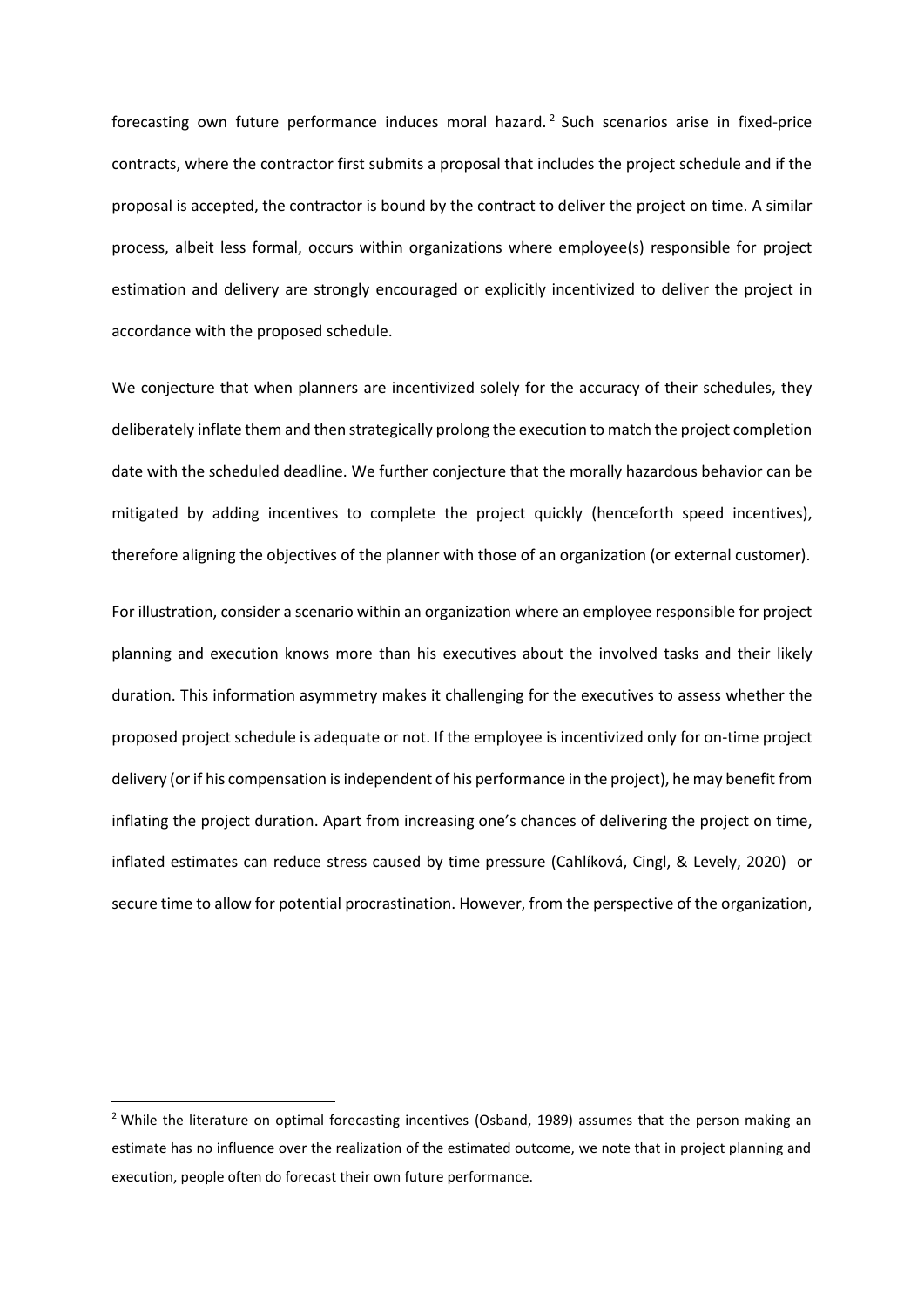inflated estimates may lead to prolonged project execution without commensurate improvement in the quality of deliverables. $3$ 

Strategic inflation of project schedules and the resulting inefficiencies are difficult to detect and measure using happenstance business data. Irrespective of the project duration being inflated deliberately or by accident, the working pace can be slowed down so that all allocated time is used up. Thus, when a project is completed on time, it is unclear whether its schedule was genuinely accurate, or the progress was adjusted to match an inflated schedule. In the latter case, the project delivered "on time" is in fact delivered later than what was feasible. Since projects delivered on time are usually considered successful, they rarely spark suspicion without which it might be difficult to uncover the morally hazardous behavior. The deliberate inflation of project schedules and subsequent prolonged execution thus present a hidden inefficiency for organizations.<sup>4</sup>

Due to the unobservability of our conjectured effects in the happenstance business data, we investigate our conjectures in a controlled laboratory environment that allows us to turn on and off specific incentives and create counterfactuals. Identifying whether and how individual planners respond to commonly imposed incentive structures in organizations is the first step in resolving the

<sup>&</sup>lt;sup>3</sup> A similar scenario arises when a monopoly provider purposefully inflates estimates in the project schedule to gain more time (and/or funding). The first author previously worked as a project manager in a large corporation where he noticed that his contractors (especially those who had no direct competition in the local market) usually delivered the requested outcomes precisely at the agreed milestones. Given the lack of proper verifiability of the time these contractors actually spent on project tasks, it is possible that they might have proposed inflated schedules and overspent time (and funds) on the projects.

<sup>&</sup>lt;sup>4</sup> The difficulty with detecting inflated estimates is akin to a situation encountered with credence goods (Darby & Karni, 1973; Dulleck & Kerschbamer, 2006; Dulleck et al., 2011). Compared to the research on credence goods, in the current paper we abstract from the project owners (referred to as consumers in the credence goods literature). This omission enables us to elicit incentives effects that are not confounded by considerations of whether the project will be accepted by the project owner. We elaborate on the issue of project owners in the Discussion section.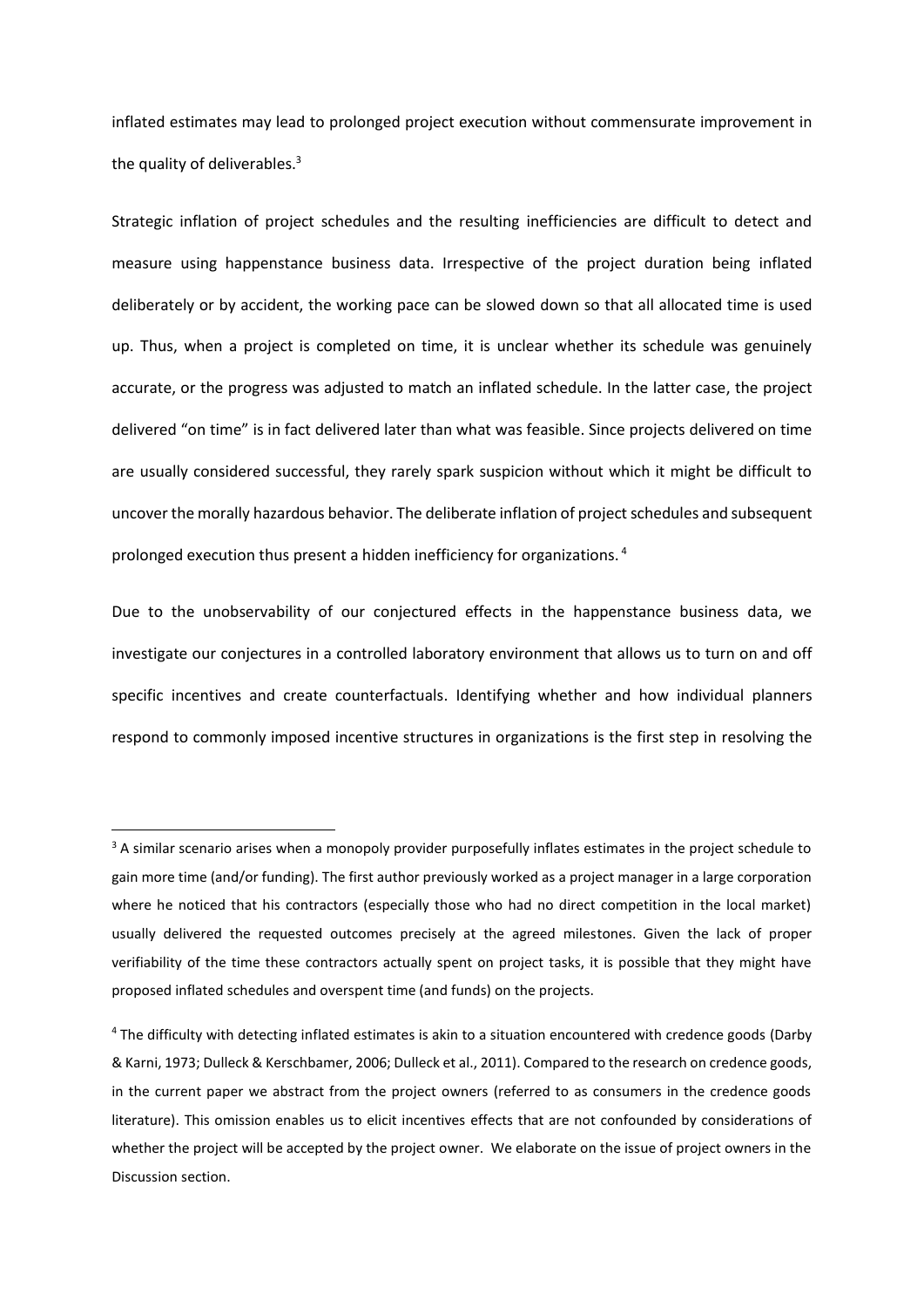hidden inefficiency.<sup>5</sup> A crucial feature of our experimental design is the ability to unambiguously detect whether individuals deliberately decelerate their pace (or outright wait) towards the end of the project if their current pace would result in finishing ahead of their estimate. An additional benefit of a stylized experiment is that it allows us to study duration estimation in isolation and thus to eliminate potential confounds related to project cost, risks, and unforeseen events that could affect the behavior of planners in the field in an uncontrolled manner. We also control for the scope (quality) of the work by holding the output of all subjects identical. Since project management studies rarely employ experiments in which subject behavior is fully incentivized, our contribution to the project management literature could also be viewed as methodological.<sup>6</sup>

In our experiment, subjects are asked to estimate how long it will take them to complete a real effort task. Upon providing a duration estimate, they execute the task. Subjects are always incentivized for their estimation accuracy, meaning that the more accurate their estimates are, the more money they earn. To parallel business practice, we establish an environment in which the conjectured strategic behavior (manipulating the task progress to match the elicited estimate) is feasible. We do so by providing subjects with a time measuring tool that enables them to monitor the time already spent on the task. The tool effectively allows subjects to control when exactly to complete the task and enables us to collect data on whether and how often subjects check the elapsed time.

In everyday life, experience often enhances the understanding of incentives one is facing (Plott, 1987; Smith, 1962, 1991). With accumulated experience, individuals in organizations likely have a thorough knowledge of how their estimation accuracy and performance impact their compensation. In the

<sup>&</sup>lt;sup>5</sup> Conditional on detecting morally hazardous behavior of planners, the next step would be look at the how much inefficiency there is and explore the trade-off between increased renumeration costs due to speed incentives and the costs of prolonged project execution.

<sup>&</sup>lt;sup>6</sup> Recent large-scale interdisciplinary replication efforts document that incentivized experiments have a higher replicability rate than non-incentivized experiments (Camerer et al., 2016; Open Science Collaboration, 2015).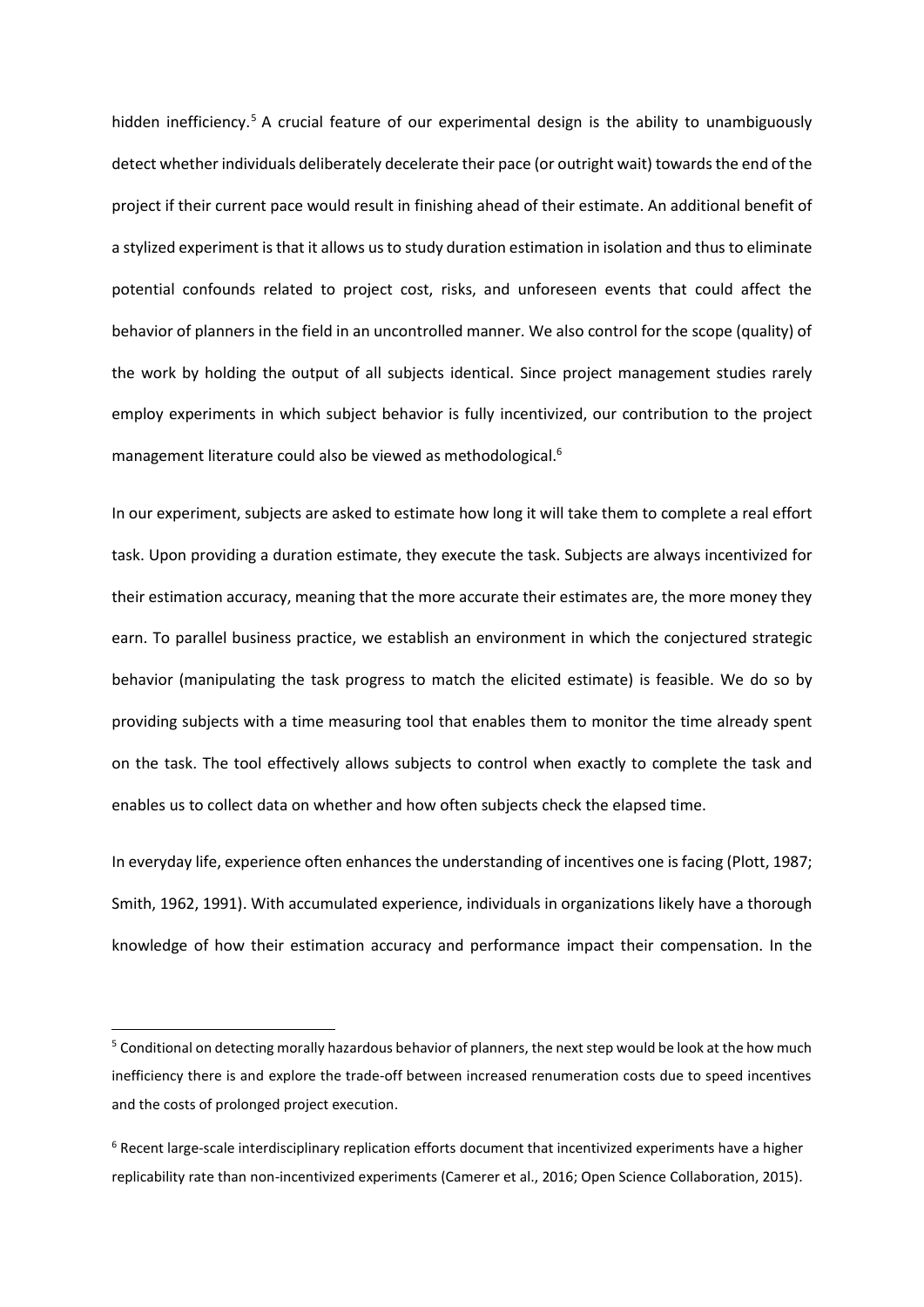experiment, we therefore repeat the duration estimation and task execution for three times. To allow for causal inference, we manipulate the incentive structure as follows. In the first two rounds, each subject once faces an incentive structure with accuracy incentives only and once with both accuracy and speed incentives. The order of structures is balanced and determined randomly across subjects. In the third round, each subject faces the same incentive structure as in the first round. The implemented design enables us to explore the effect of incentive structures not only between subjects but also within subjects. Thus, we can examine whether individuals strategically adjust their behavior in reaction to different incentive structures while controlling for the individual characteristics and experience.

In line with our conjectures, our data show when only the estimation accuracy is incentivized (i.e. in the absence of speed incentives) subjects provide higher estimates and prolong the task execution so that their actual task duration matches their estimate. When both speed and accuracy incentives are in place, subjects provide lower duration estimates and work faster, while preserving the estimation accuracy. Although we observe inflation of estimates and strategic work pacing under both incentive structures, the behavior is more pronounced when subjects are incentivized only for the accuracy of their estimates.

Our experimental results yield the following managerial implications. We observe that when incentivized for on-time project delivery, individuals indeed strive to deliver the project at the "deadline". However, solely incentivizing schedule accuracy results in a non-negligible efficiency loss (resource underutilization) due to inflated schedules and prolonged project progress. If it is in the best interest of an organization to have the project completed both on time and quickly, managers should carefully consider incorporating speed incentives. The incentives should encourage planners to be efficient, rather than waste time (and other resources) only to deliver the project exactly "on time". The benchmark to reward fast performance can be based on historical information, for example the average duration of completed similar projects in the past (Lorko, Servátka, & Zhang, 2020). This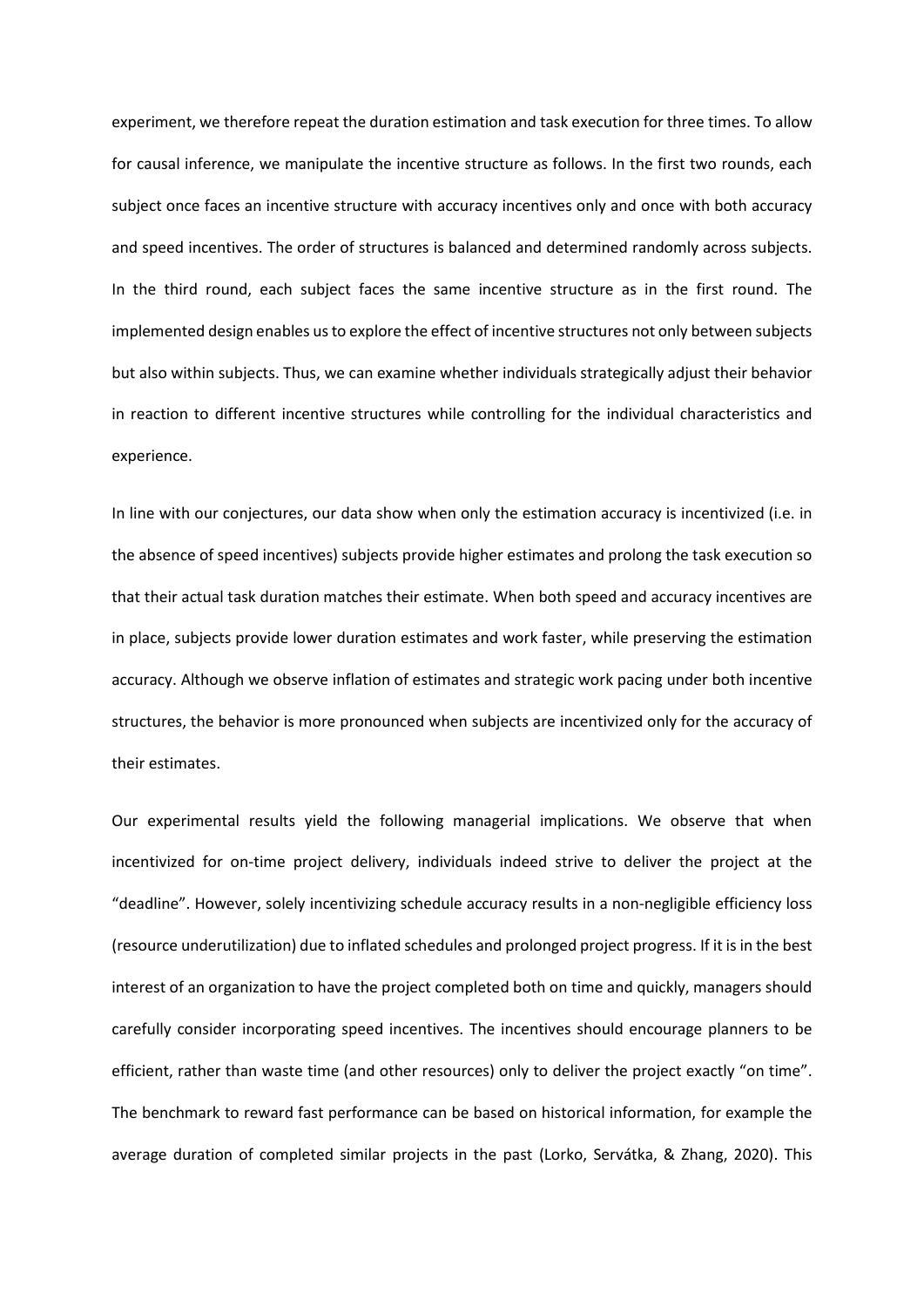benchmark can effectively complement the proposed project schedule, alleviating the emergence of inflated estimates and deliberately slow project execution.

## **2. Relationship to the literature**

Incentives implemented by organizations are crucial determinants of whether the initiated projects are successful or not. Should the project planners be incentivized for estimation accuracy in order for the project to be delivered on time? Lederer & Prasad (1998) report that making planners accountable for their estimates (cost estimates in particular) is the only organizational practice leading to more accurate project estimation and suggest the use of estimation accuracy as a metric in performance reviews of project planners. Jorgensen & Sjoberg (2001) warn that even though such incentives can indeed foster estimation accuracy, they might negatively affect the quality of project outcomes. On the other hand, Jensen (2003) argues that using targets, such as budget execution, in performance measurement and compensation systems induces manipulation in both estimation and spending. Our study investigates whether similar strategic behavior and the resulting inefficiencies are present also in the estimation of project duration and subsequent project execution. We contribute to the analysis of incentive structures in project management by identifying a hidden inefficiency due to inflated schedules in projects incentivizing estimation accuracy. If a project with an inflated schedule is delivered on time, it is deemed successful, often without realizing that it could have been delivered sooner.

In addressing our research question, we contribute to the larger empirical literature in economics, management, and psychology exploring the determinants of effective time estimation (see Halkjelsvik and Jørgensen, 2012, for a comprehensive review). Interestingly, although the existing studies usually focus on how accurately a given project or task is estimated, the extant experiments rarely incentivize subjects for their estimation accuracy. The lack of motivation to accurately estimate the duration creates a potential issue for establishing a causal link between the studied factor and the observed accuracy.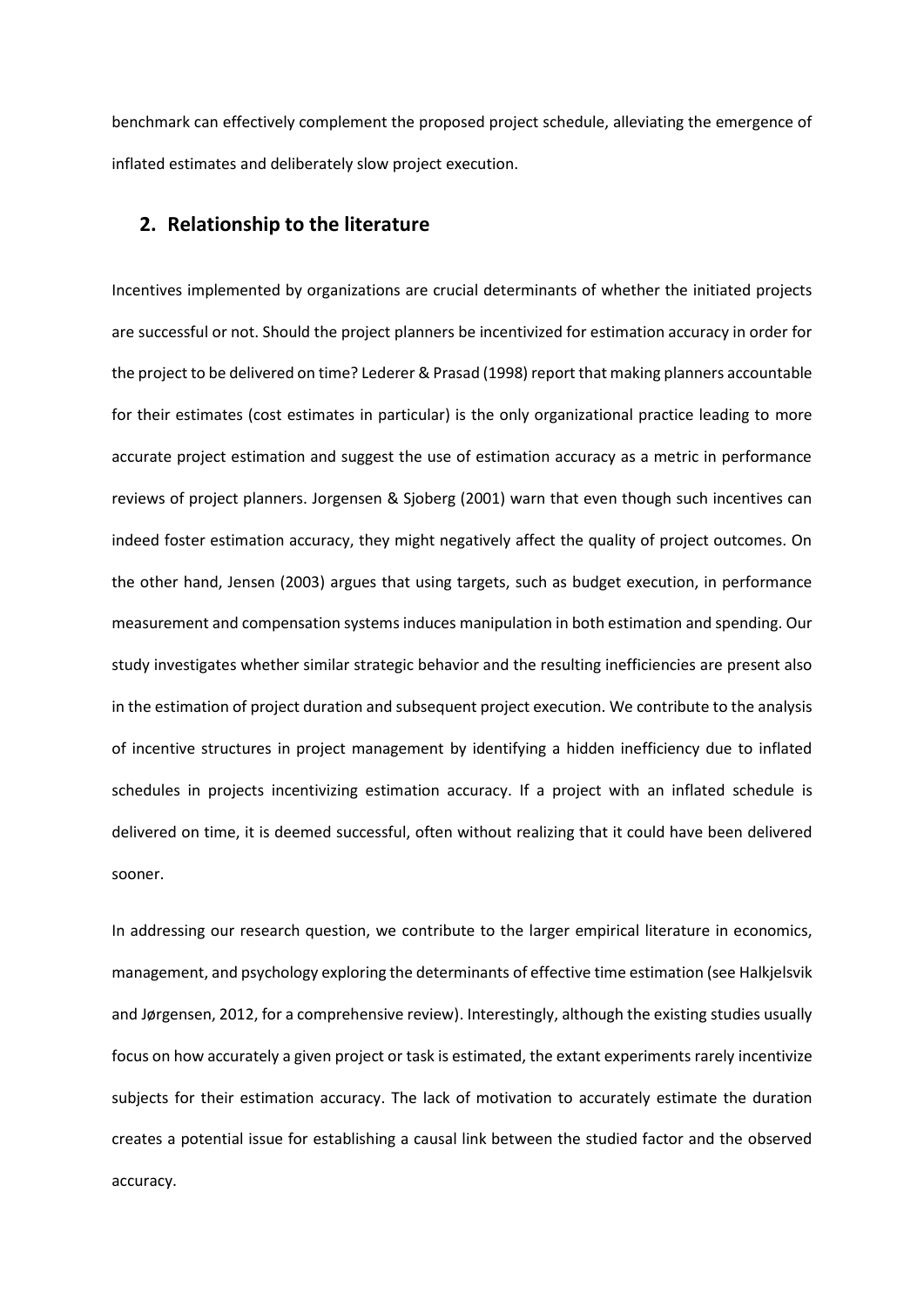A notable exception, Buehler, Griffin, & MacDonald (1997) explore how monetary incentives affect optimism bias (resulting in underestimation of time) in completing a series of anagram-like word puzzles. They find that estimation accuracy incentives induce overestimation, while speed incentives lead to underestimation, and that subjects exhibit the smallest estimation bias when incentivized for both the speed and accuracy.<sup>7</sup> The authors argue that speed incentives increase the optimism bias in duration estimation, while the accuracy incentives reduce the bias. However, there exists an alternative explanation of the observed results, consistent with the central conjecture of our study. If subjects are incentivized only for their estimation accuracy, they have no urge to complete the task quickly. As such, they may behave strategically by deliberately inflating their estimates and then pacing their work to ensure that the estimate is accurate. In fact, subjects in Buehler et al. are fastest when incentivized only for speed and slowest (albeit non-significantly) when incentivized only for estimation accuracy. However, since subjects are not allowed to monitor time, it is difficult for them to know at which particular moment it is the most beneficial to finish the task. The study therefore cannot uncover the strategic behavior.

In our study, we directly examine such strategic behavior by providing subjects with a time measuring tool throughout the task execution. In addition, we implement a continuous incentive structure in which every second of task execution matters, rather than a simple cutoff rule.<sup>8</sup> Also importantly, our task allows us to monitor the progress of each subject. Finally, to enhance subjects' understanding of the incentive structures, we implement repeated task estimation and execution. We are thus able to test for an alternative explanation of the findings by Buehler et al. (1997). In light of our conjecture, the overestimation in their accuracy-only treatment could be caused by deliberate inflation of

 $^7$  Lorko, Servátka, & Zhang (2019) also incentivize subjects for speed and accuracy at the same time and report unbiased duration estimates in their control treatment, especially after subjects acquire task experience.

<sup>&</sup>lt;sup>8</sup> Buehler et al. (1997) accuracy incentives yield \$2 for an estimate falling within one minute of the actual task duration, and \$4 for falling within 30 seconds. The speed incentives yield \$2 for finishing one minute faster and \$4 for finishing two minutes faster than in the practice trial.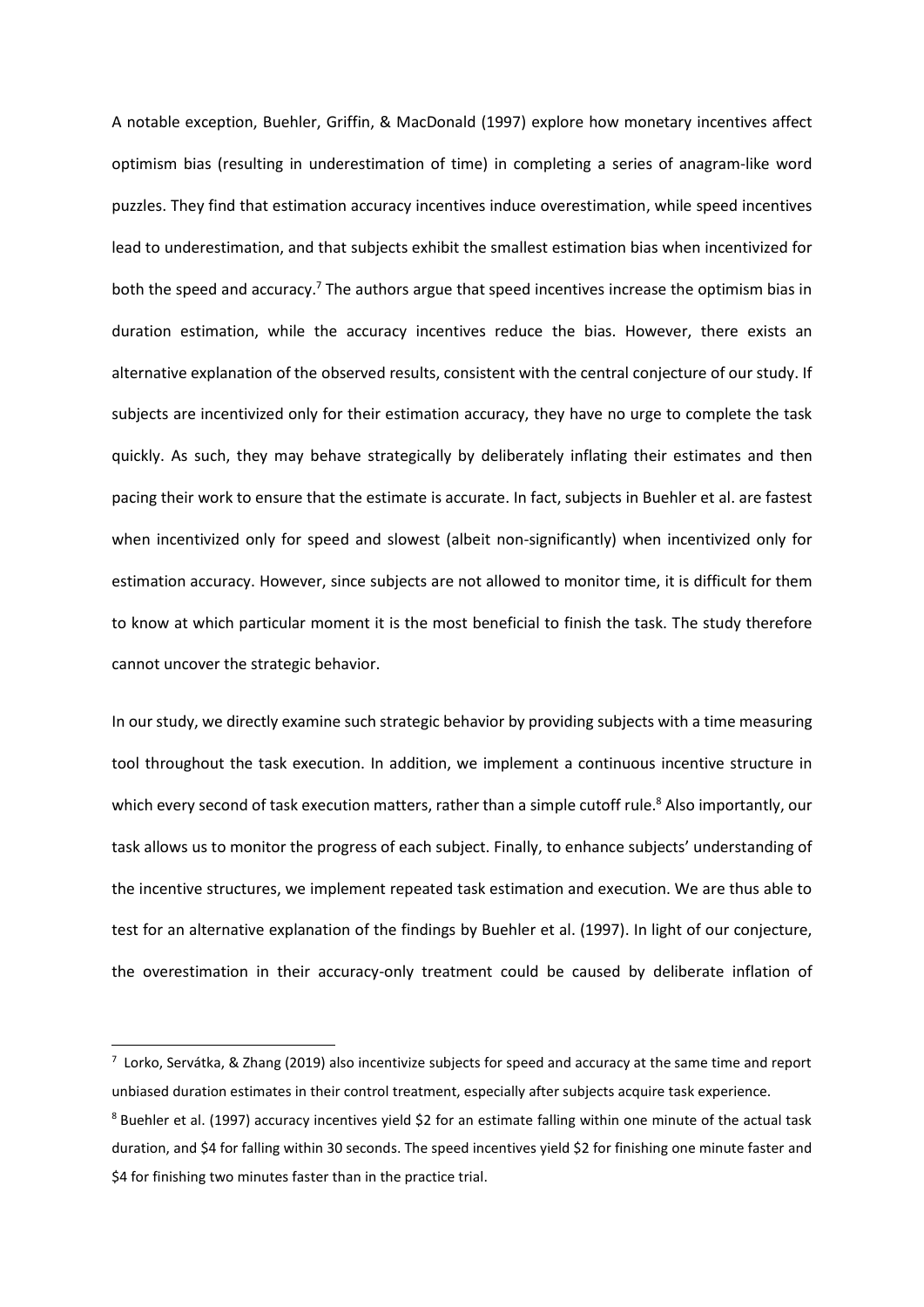estimates (instead of reduced optimism), followed by inadequate adjustment of the working pace due to limited control over the elapsed time. In fact, studies by Ariely & Wertenbroch (2002) and Buehler, Griffin, & Ross (1994) show that when people can monitor time, they adjust the work pace in accordance with the underlying incentives. In Ariely & Wertenbroch (2002) subjects self-impose deadlines that they rarely miss. In Buehler et al. (1994) subjects provide a non-binding estimate and are also given a fixed deadline to complete the task. While most subjects take longer to complete the task than they estimated, they usually do complete the task within the hard deadline.

The strategy of inflating the duration estimates is analogous to misrepresenting estimates in budgeting (see Covaleski, Evans, Luft, & Shields, 2006 for theoretical perspectives and Brown, Evans, & Moser, 2009 for a review of experimental studies). The budgeting research generally shows that a planner often creates a budgetary slack, defined by Dunk & Nouri (1998, p.73) as an "intentional overestimation of costs and resources required to complete a budgeted task," when opportunity arises, especially under information asymmetry. Another example of strategic misrepresentation in project planning is reported in Lederer et al. (1990) and Magazinius, Börjesson, & Feldt (2012) who interview software managers. Both studies find that project cost estimates are not always based purely on the outcomes of the planning process, but often driven by personal considerations, such as the fear of cost overruns (resulting in deliberate overrepresentation) or project cancellation (resulting in deliberate underrepresentation). Relatedly, Flyvbjerg, Holm, & Buhl (2002) provide evidence of strategic misrepresentation of cost estimates in public works projects. Instead of realistic estimates based on a project plan, companies often produce project estimates that capture maximum thresholds that are still acceptable by project stakeholders, especially the customers.

Some evidence of strategic overrepresentation can also be found in the literature on duration estimation. For example, Shepperd, Sweeny, & Cherry (2007) investigate socially motivated incentives and find systematic overestimation of waiting time in restaurants provided by hostesses as well as in customer-care hotlines. Customers are intentionally misinformed in order to reduce or avoid their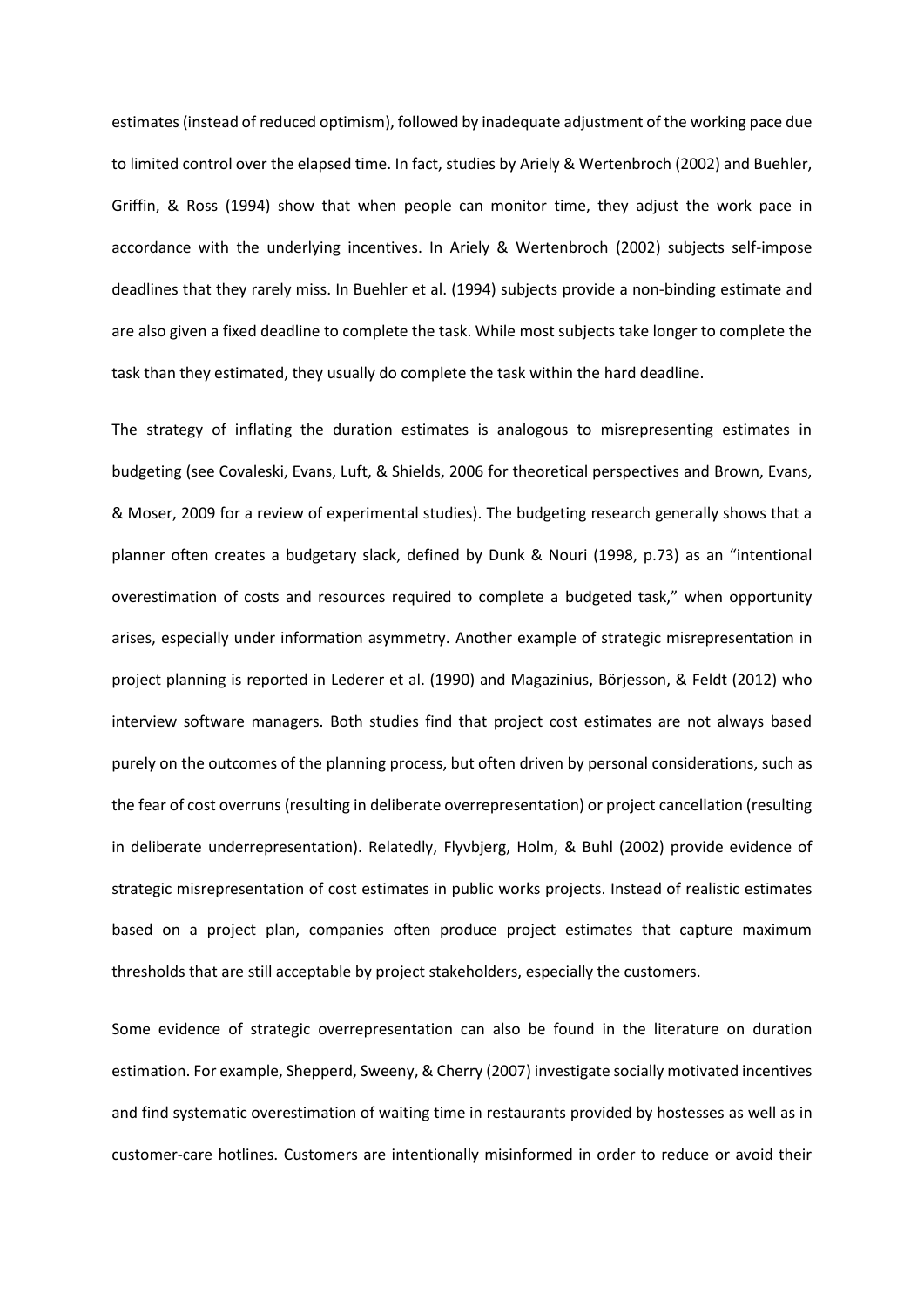disappointment from waiting longer than expected as the costs of underestimation are believed to be larger than the costs of overestimation. Similar asymmetry of consequences is conjectured to be a driver of the frequent overestimation of computation jobs running times (Lee, Schwartzman, Hardy, & Snavely, 2005).

The speed incentives (in isolation) have also received some attention in extant research. In their review, Halkjelsvik and Jørgensen (2012) conclude that introducing financial incentives for finishing the assigned work fast usually leads to lower estimates of the time necessary to complete the respective task or project, but these incentives have a smaller impact on the actual performance. As a result, speed incentives usually trigger underestimation of task/project duration.<sup>9</sup> The study by Byram (1997) provides such evidence in a folding origami task. The incentives in Byram's study are designed in a tournament fashion, in which the subject's earnings depend on his rank within the group, sorted by the performance speed. The earnings are thus a function of both own performance and performances of others. Similar results are reported in another three studies (Henry, 1994; Henry & Sniezek, 1993; Henry and Strickland, 1994) utilizing a comparable tournament incentive structure. Out of the triad, only one study (Henry and Strickland, 1994) fails to find lower estimates under speed incentives, while none of them finds any effect of speed incentives on the actual task performance.<sup>10</sup>

<sup>&</sup>lt;sup>9</sup> Underestimated project duration under speed incentives is often attributed to the concepts of motivated reasoning (people constructing seemingly reasonable justifications to arrive at the desired conclusion; Kunda, 1990), self-efficacy (decisions determined by expectations; Bandura, 1977) or strategic goal-setting (utilizing goals as a self-management technique; Latham & Locke, 1991).

<sup>&</sup>lt;sup>10</sup> Subjects in these three studies do not estimate the duration of the task as in our experiment, but instead estimate how many almanac questions they will correctly answer within a given time span. Although the two elicitation formats – how quickly a task can be completed and how much can be achieved within a specific timeframe – are isomorphic in theory (if appropriately calibrated), the equivalence does not necessarily hold behaviorally (Halkjelsvik, Jørgensen, & Teigen, 2011). Since people usually have more experience with estimating how long something would take as opposed to how much can be done in a certain timeframe, we utilize the former format in our experiment, which is also advocated by Halkjelsvik and Jørgensen (2012).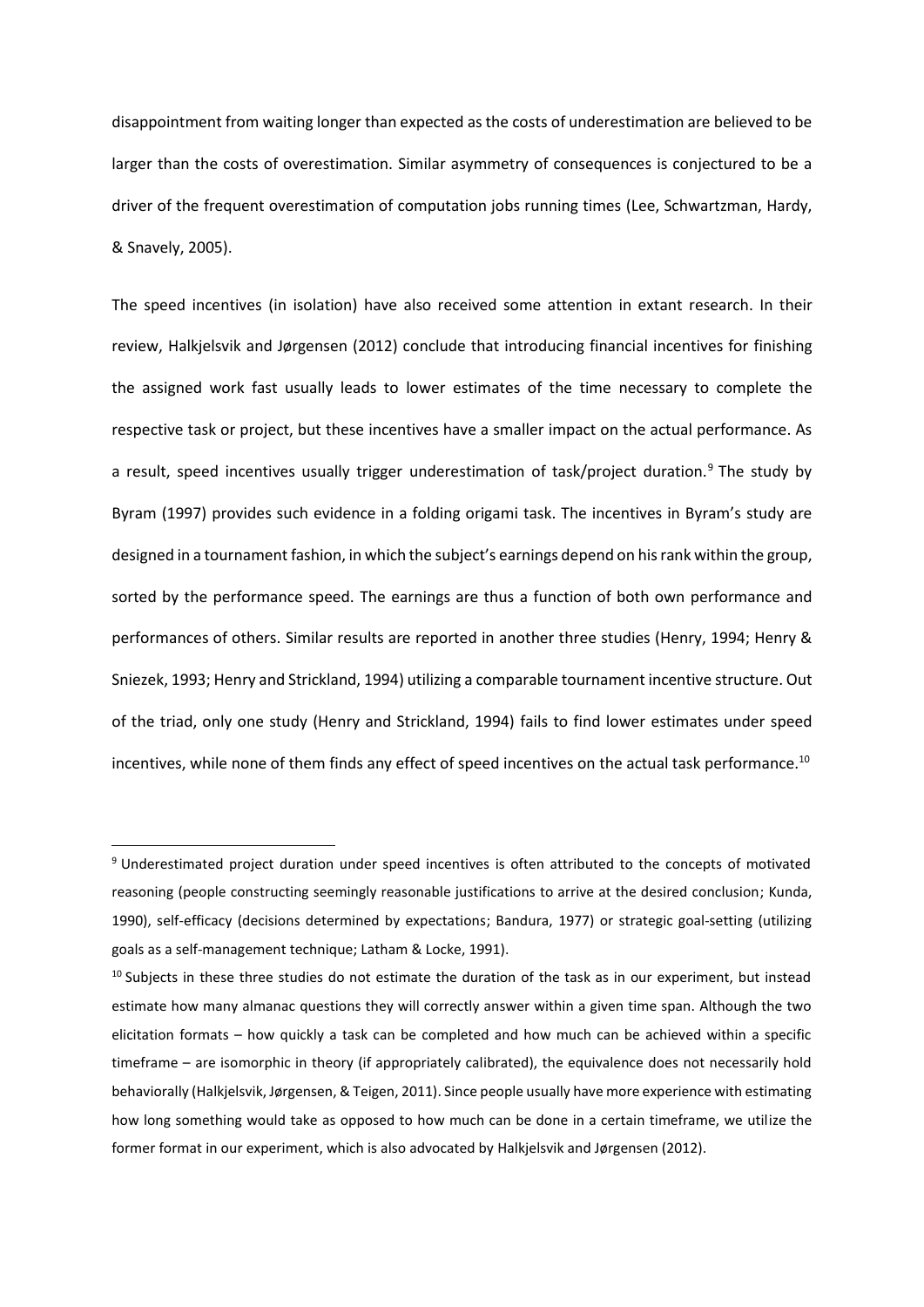We note that all above-mentioned studies on the effect of speed incentives on project estimation and execution feature either a tournament or competition against own past performance. It is conceivable that the emergence of underestimation when speed incentives are introduced is caused by these competitive features rather than by the speed incentives themselves. We contribute to this literature by cleanly identifying the effects of speed incentives by making them independent of the subject's past performance and the performance of others. In addition, by using a controlled environment that enables us to eliminate confounding factors that arise in everyday business environment and manipulate incentives, we investigate the existence of deliberate inflation in project duration estimates. Importantly, our experimental design allows us to explore subsequent strategic behavior during the task execution stage, i.e., prolonging the progress (spending more time than necessary) to ensure that the project is completed close to or right at the estimated time.

## **3. Experimental design**

Our experiment is designed to test our conjectures that (1) an incentive structure aimed at increasing the estimation accuracy triggers strategic inflation of estimates and subsequent slower task execution; and that (2) adding speed incentives alongside the accuracy incentives results in lower task duration estimates and faster task execution without compromising the estimation accuracy.

## **Conditions**

The experiment employs two incentive structures, A and B, where A stands for **a**ccuracy-only incentives and B for **b**oth accuracy and speed incentives. The incentive structures are implemented in two balanced ABA/BAB conditions. Each subject participates in one and only one condition, ABA or BAB, with a particular order of incentive structures over three rounds. In the ABA condition, subjects execute the task under the incentive structure A in Round 1, under B in Round 2, and again under A in Round 3. In the BAB condition, subjects execute the task under the incentive structure B in Round 1, under A in Round 2, and again under B in Round 3. The across-subject comparison between ABA and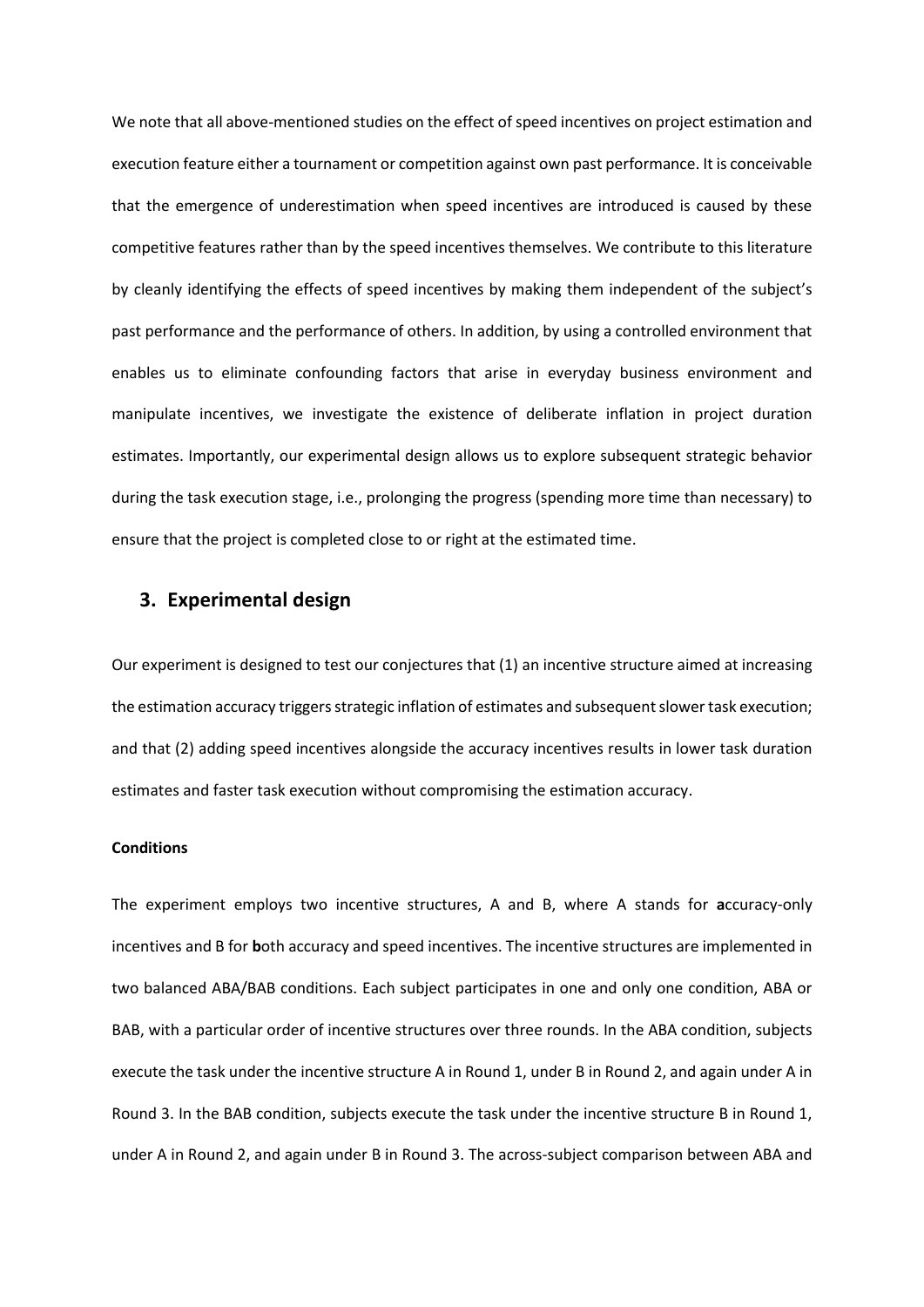BAB enables us to identify the difference in behavior when facing the incentive structure A vs. B, while controlling for experience with estimation and task execution. The within-subject comparison controls for the individual differences as it identifies the change in behavior *of the same person* in response to a change in the incentive structure (from Round 1 to Round 2 and from Round 2 to Round 3). Comparing behavior in Round 1 and Round 3 in turn identifies the learning effect within the same incentive structure.

#### **The task**

In each of the three rounds of the experiment, subjects estimate how long it will take them to complete an individual real-effort task. After providing the estimates, subjects proceed to executing the task. In the task, subjects are shown a series of 5 tables, one at a time. Each table consists of 100 cells that contain either the letter "S" or the number "5". In each table, there are between 45 and 55 cells containing the letter "S", while the rest of the cells contain the number "5". A sample table is presented in Figure 1.

| $\Box$ 5       | $\Box$ s | $\Box$ s | $\Box$ 5 | $\Box$ s | $\Box$ 5 | $\Box$ s | $\Box$ s | $\Box$ 5 | $\Box$ s |
|----------------|----------|----------|----------|----------|----------|----------|----------|----------|----------|
| $\Box$ 5       | $\Box$ 5 | $\Box$ 5 | $\Box$ s | $\Box$ 5 | $\Box$ 5 | $\Box$ 5 | $\Box$ 5 | $\Box$ 5 | $\Box$ 5 |
| $\mathsf{E}$ s | $\Box$ s | $\Box$ 5 | $\Box$ 5 | $\Box$ 5 | $\Box$ 5 | $\Box$ 5 | $\Box$ s | $\Box$ s | $\Box$ s |
| $\Box$ s       | $\Box$ s | $\Box$ 5 | $\Box$ s | $\Box$ 5 | $\Box$ s | $\Box$ s | $\Box$ s | $\Box$ s | $\Box$ 5 |
| $\Box$ s       | $\Box$ s | $\Box$ s | $\Box$ s | $\Box$ 5 | $\Box$ 5 | $\Box$ 5 | $\Box$ s | $\Box$ s | $\Box$ s |
| $\Box$ 5       | $\Box$ s | $\Box$ s | $\Box$ s | $\Box$ 5 | $\Box$ 5 | $\Box$ 5 | $\Box$ s | $\Box$ s | $\Box$ s |
| $\Box$ 5       | $\Box$ 5 | $\Box$ 5 | $\Box$ s | $\Box$ s | $\Box$ s | $\Box$ s | $\Box$ s | $\Box$ 5 | $\Box$ 5 |
| $\Box$ 5       | $\Box$ 5 | $\Box$ 5 | $\Box$ s | $\Box$ s | $\Box$ s | $\Box$ s | $\Box$ s | $\Box$ 5 | $\Box$ s |
| $\Box$ 5       | $\Box$ s | $\Box$ s | $\Box$ 5 | $\Box$ 5 | $\Box$ s | $\Box$ s | $\Box$ s | $\Box$ 5 | $\Box$ s |
| $\vert \Box$ 5 | $\Box$ 5 | $\Box$ s | $\Box$ 5 | $\Box$ 5 | $\Box$ 5 | $\Box$ 5 | $\Box$ 5 | $\Box$ 5 | $\Box$ 5 |

#### **Figure 1: A sample table used in the experiment**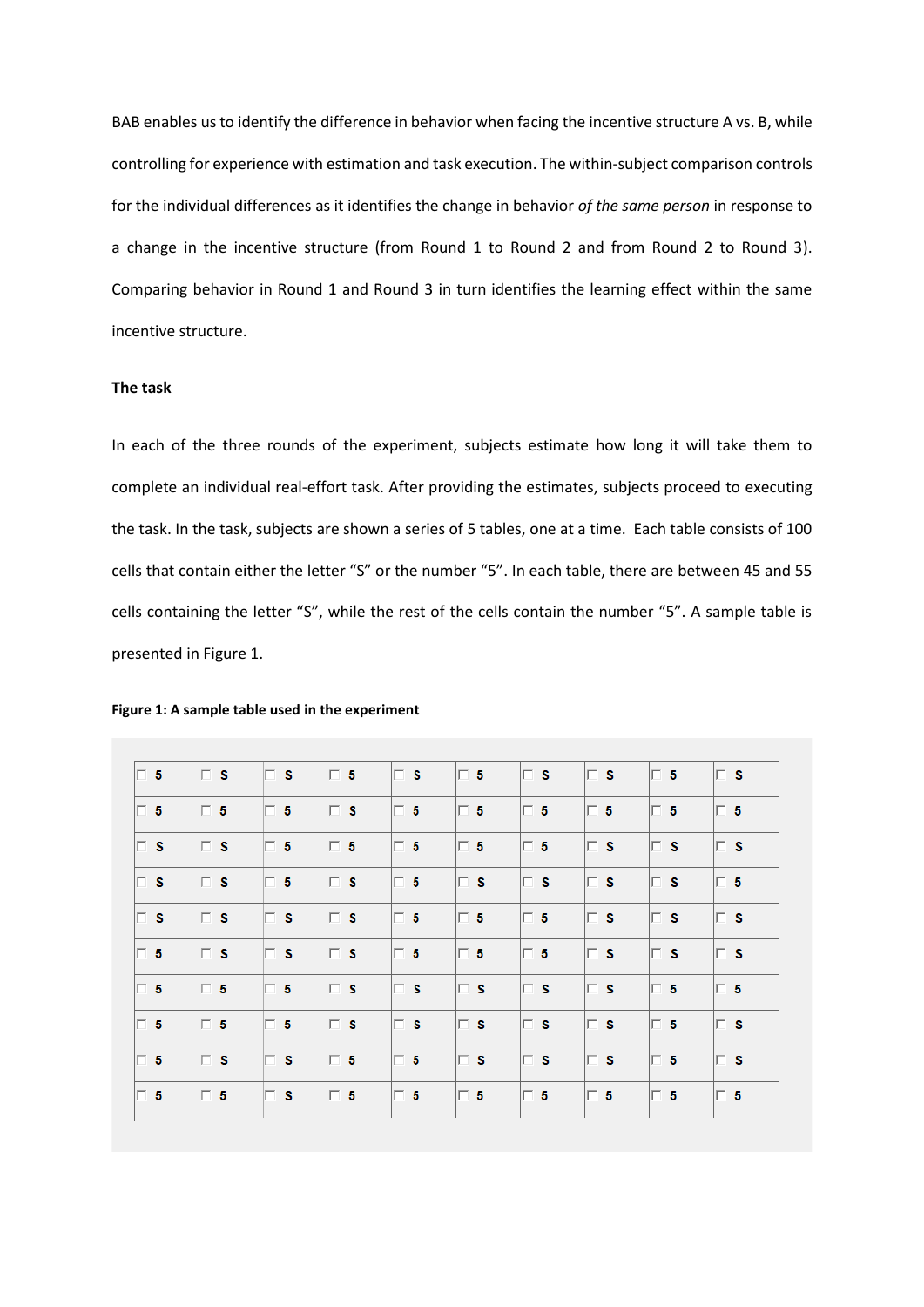In order to solve each table, subjects have to check all cells containing the letter "S", while leaving the other cells unchecked, and then submit the table for verification. They cannot move to the next table unless they check all cells correctly in the current one. There is no limit on how many times each table can be submitted. The software does not uncheck the cells after an incorrect or incomplete submission.

Every subject is given the same sequence of tables, but all tables seen by the same subject are different from each other. Since the tables are accepted by the software as solved only if they are completed correctly, the quality of the output is kept constant for every subject. Time to finish the task is therefore an unambiguous measure of performance.

Strategic behavior requires that subjects thoroughly understand the nature of the task. Before the first estimation, we therefore have the subjects solve one practice table that is not payoff relevant. Incorporating the practice table into the experimental design mitigates estimating biases stemming from inadequate experience with the task and reduces the variance in duration estimates, effectively minimizing the type-I error. Although we do not provide subjects with any information regarding how much time they spent on the practice table, subjects presumably can acquire a rough idea about the duration. Having solved the practice table, subjects estimate (in minutes and seconds) how long it will take them to solve the task in the first round (time to solve 5 payoff relevant tables altogether) and then work through the tables, one by one. The estimation and task execution follow the same procedures in the second and third round.

Subjects cannot behave strategically if they are not able to monitor time. We therefore provide subjects with a time measuring tool on their screen. This tool measures how much time a subject has already spent on the task. The information regarding the elapsed time is updated every time subject solves the current table and moves to the next table. At any time, the subject can also update the information manually by clicking on the "Update" button. The tool yields data of whether, when, and how often each subject checks the elapsed time, necessary to detect strategic behavior. It also ensures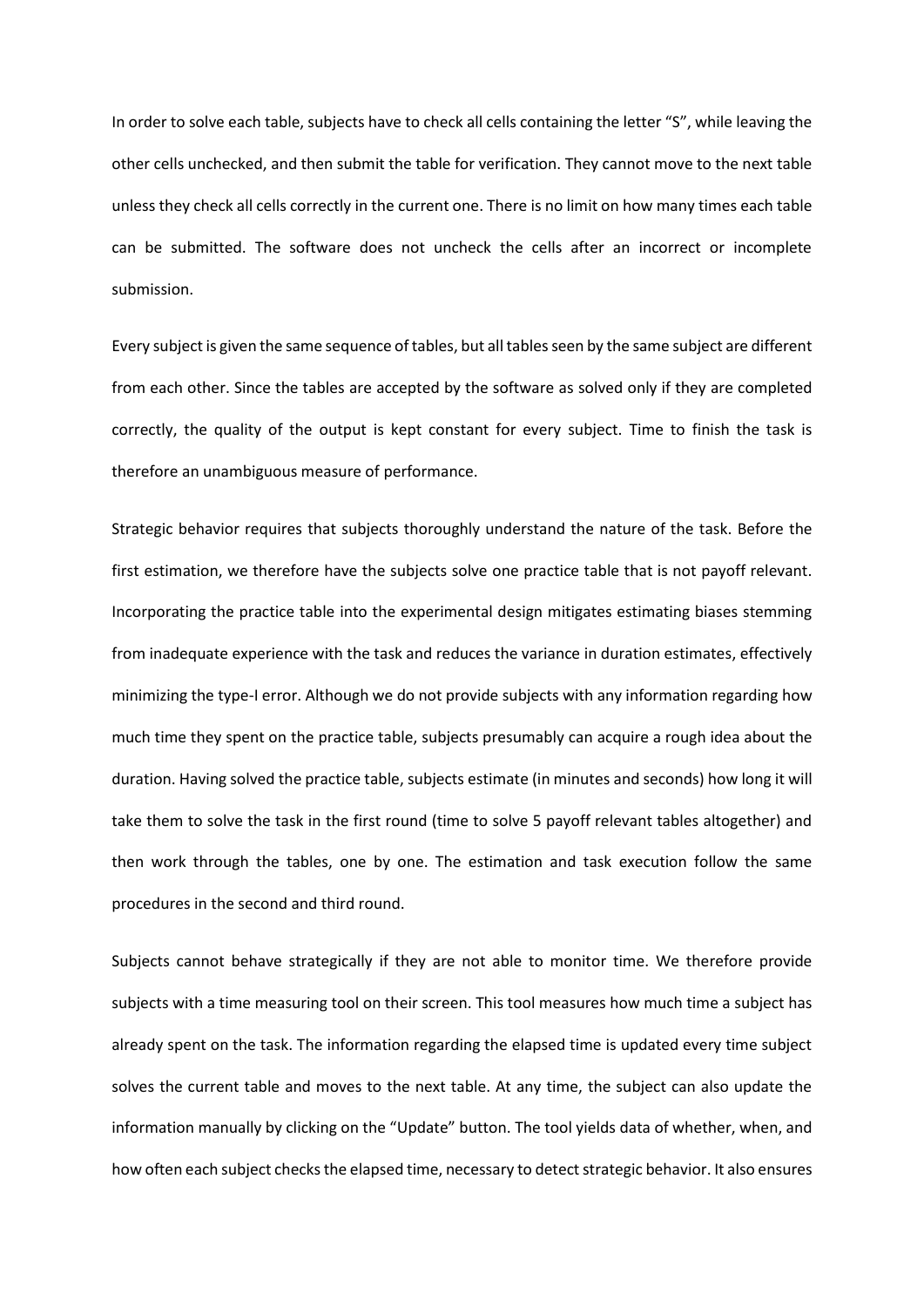that every subject has the same opportunity to monitor time, which might not be the case if people do not have watches or a phone on them when they come to the laboratory.

#### **Incentives**

As explained above, in each round of the experiment we financially incentivize subjects either only for their estimation accuracy or both for their estimation accuracy and performance speed. Estimation accuracy earnings are determined by the absolute difference between the actual task duration and the estimate. The maximum earnings from a precise estimate are AUD 20. The accuracy earnings decrease by 6 dollars for every minute (10 cents for every second) the estimate is away from the actual task duration, as shown in Equation (1). The relatively wide interval of positive estimation accuracy earnings allows all subjects to have a reasonable chance to earn money. At the same time, we implement a sharp penalty for every second of inaccuracy to motivate subjects to be as accurate in estimation as possible. The implemented accuracy incentives conservatively feature an equal penalization in both directions instead of, say, a heavier penalty for being late.<sup>11</sup> We do not allow for negative estimation accuracy earnings. If the difference between the actual and estimated time in either direction exceeds 200 seconds, the estimation accuracy earnings are set to zero.

Estimation acuracy earnings =  $20 - 0.10 * |$  actual time in seconds – estimated time in seconds [(1)

In rounds involving speed incentives, subjects receive additional earnings based on how quickly they finish the task. These earnings depend only on the actual duration of the task as shown in Equation (2). The shorter the duration, the higher the earnings. Based on the initial testing, we expected

 $11$  A heavier penalty for being late than for being early (as often implemented in business practice) could increase the propensity to inflate estimates in order to ensure that one is able to finish within the estimated time. Our symmetrical penalization is designed to pick up the lower bound of the effect of accuracy incentives on inflating duration estimates.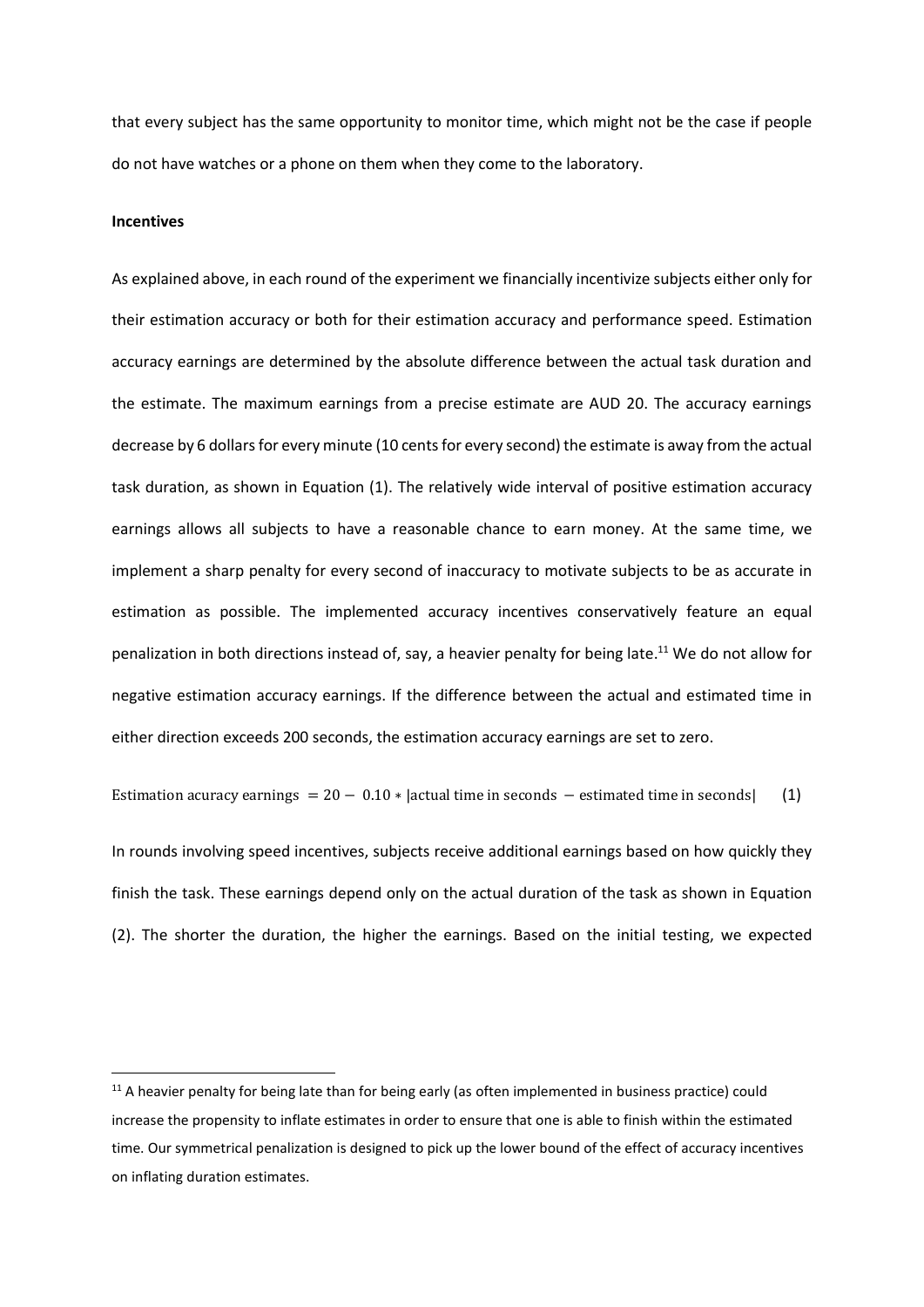subjects to complete the task on average in 5 minutes (300 seconds) and earn AUD 10 for their performance speed.

Performance speed earnings 
$$
=\frac{3000}{\text{actual time in seconds}}
$$
 (2)

An important feature of our design is that although subjects face two sets of incentives in B, the best strategy is to focus primarily on the accuracy of estimates (just as in A). It is because the speed earnings decline exponentially, while the estimation accuracy earnings are linear. Given the slopes of earnings functions, the accuracy incentives become stronger than speed incentives 173 seconds into the task execution. To be more precise, after 173 seconds from the start of the task, finishing the task one second later yields less than 10 cents decrease in speed earnings. On the other hand, the estimation accuracy earnings change by 10 cents per second whenever they are positive. Thus, if a subject cannot finish the task within 173 seconds, he is best off by maximizing his accuracy earnings and collecting residual speed earnings. Based on the results from a pilot session, we had not expected any subject to finish the task in 173 seconds or less, which was indeed the case, as the fastest recorded round in the entire experiment was 201 seconds.

#### **Procedures**

The experiment was conducted in the MGSM Vernon L. Smith Experimental Economics Laboratory at the Macquarie Graduate School of Management in Sydney. Subjects (mostly undergraduate business majors and MBAs with no prior experience with laboratory experiments on duration estimation) were recruited using the online database system ORSEE (Greiner, 2015). The experimental software was programmed in zTree (Fischbacher, 2007).

Subjects, seated in individual cubicles, were given the instructions (provided in the appendix) that described the experimental task, the duration estimation, the two incentive structures and the time measuring tool. After reading the instructions, subjects were given a few minutes to privately ask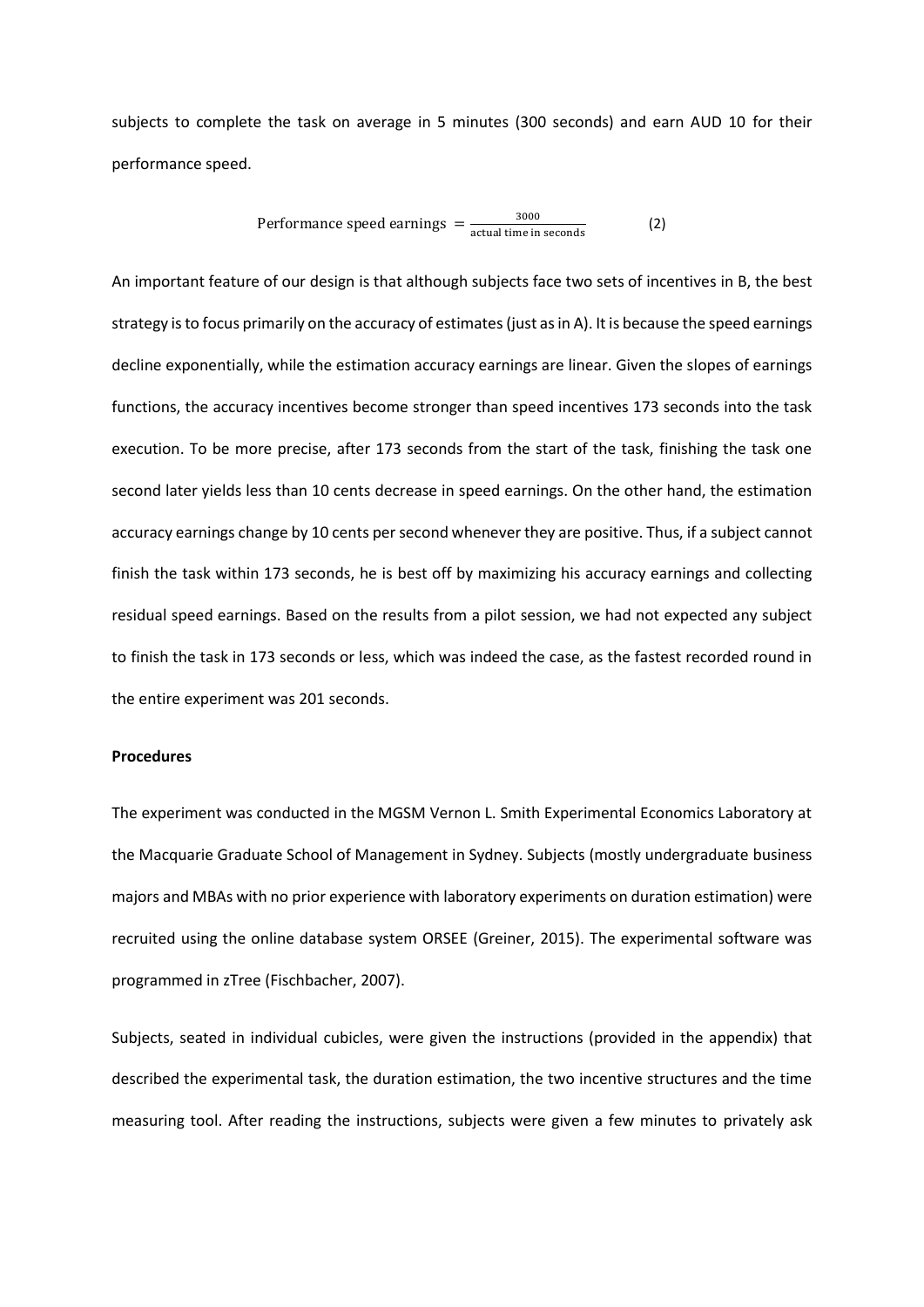questions regarding the experiment. Once all questions were answered by the experimenter (also privately), the experiment proceeded with the practice table and the decision-making part.

To ensure a thorough understanding of the incentive structures, before each round subjects were asked seven control questions related to estimation accuracy earnings as well as performance speed earnings. Subjects were not allowed to proceed to estimating until they answered all questions correctly. After subjects submitted their estimates, we asked them how many tables their estimates were referring to. If the answer was anything other than 5, the subject was reminded that the task consisted of 5 tables and prompted to re-estimate, after which we asked this control question again. This procedure was implemented to mitigate possible errors from not paying attention to the instructions and estimating, say, how long it would take to complete one table instead of five.

Upon completing each round, subjects received feedback reminding them of their estimate and how much time they actually spent on the task. They were also informed about their earnings for the round. After completing all three rounds, subjects participated in an incentivized risk assessment (Holt & Laury, 2002) and incentivized three-item cognitive reflection test (CRT; Frederick, 2005) in which they could earn AUD 0.50 for every correct answer. The cognitive reflection test enables us to verify whether subjects with a higher CRT score are more responsive to incentive structures. Furthermore, as a manipulation check, the subjects were asked to indicate on a scale from 1 to 5 the degree to which they agreed with the statement "I estimated what I thought was the fastest time I could achieve". Finally, subjects filled out a demographical questionnaire.

At the end of the experiment, subjects privately and individually received their experimental earnings in cash in the control room at the back of the laboratory. One out of three rounds was randomly (with the same probability) selected for payment, independently for every subject. This payoff protocol, announced in the instructions, avoids cross-contamination of incentives across rounds and controls for the wealth and portfolio effects. Thus, by paying one round randomly, we effectively make subjects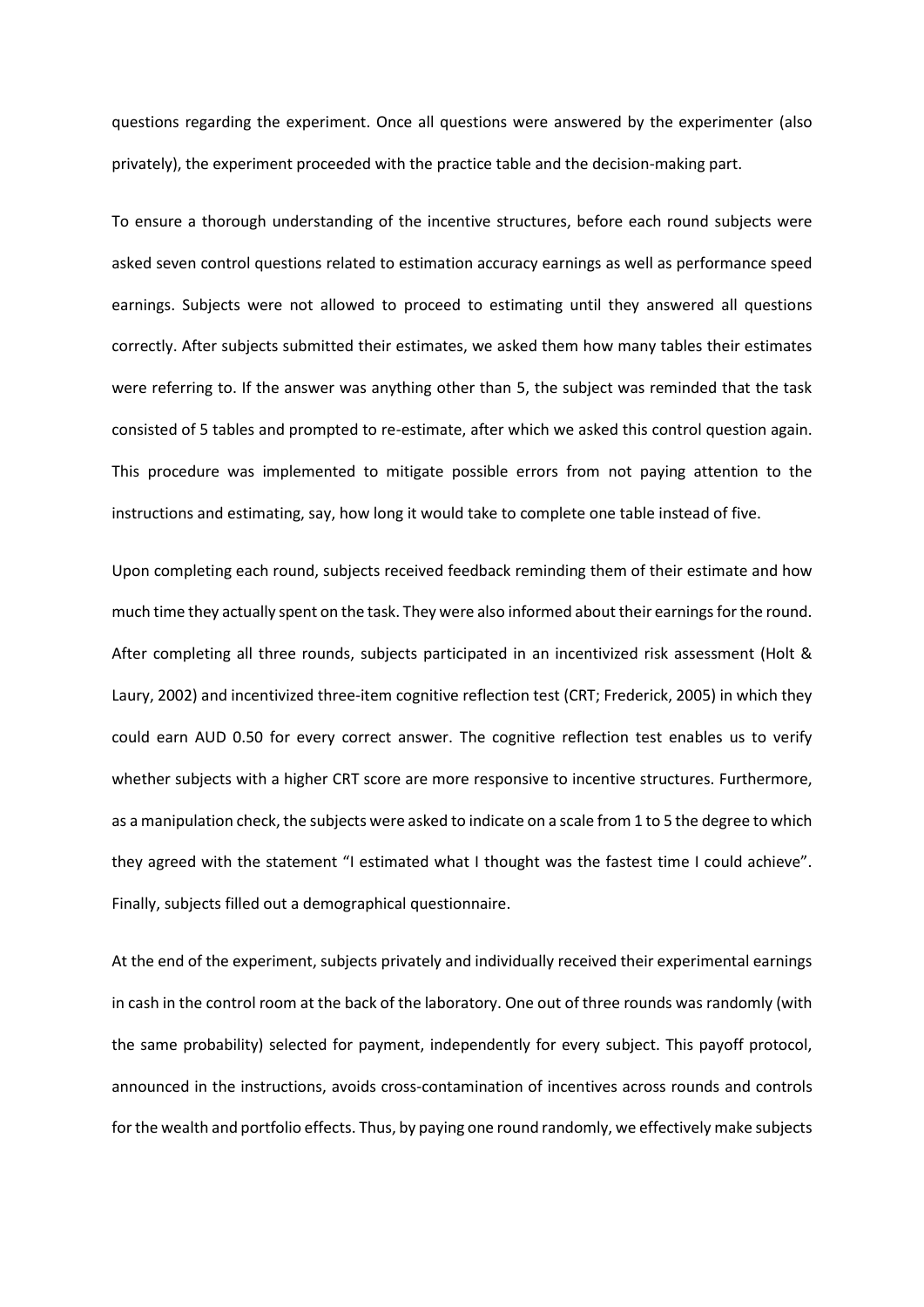consider every round as an independent chance to earn money. The implemented isolation of decisions allows for a crisper identification of our conjectured effects.

## **4. Hypotheses**

The incentive structure A is slack-inducing, as it motivates subjects to finish the task exactly at their estimate, which is arguably easier if the estimate is inflated. Inflating the estimate mitigates the risk of not being able to finish on time, for example for missing one or more letters "S" and having to systematically go through the entire table again. The incentive structure B also motivates accurate estimation, but at the same time incentivizes subjects to finish the task fast. We thus hypothesize that subjects will strategically provide higher estimates under incentive structure A than under structure B. We further hypothesize that the estimates will not be significantly different in the within-subject comparison of Round 1 and Round 3 in which subjects face the same incentive structure. However, we note there could exist two types of learning effects. On one hand, subjects may find ways to solve the tables more efficiently and opt to use lower estimates in Round 3. On the other hand, subjects may realize that it is beneficial to inflate their estimates more, in which case they may opt to use higher estimates in Round 3.

• *Hypothesis 1: The estimates under the incentive structure A (accuracy incentives only) will be higher than the estimates under the incentive structure B (both accuracy and speed incentives).* 

An analogous logic applies to our prediction regarding the actual task duration. Since subjects can decide when exactly to finish the task and the imposed accuracy incentives are stronger relative to the speed incentives, we expect subjects to adjust their work pace to finish the task close to their estimates. Thus, the hypothesis related to the actual task duration parallels the hypothesis for duration estimates.

• *Hypothesis 2: Subjects will take longer to finish the task under the incentive structure A than under the incentive structure B.*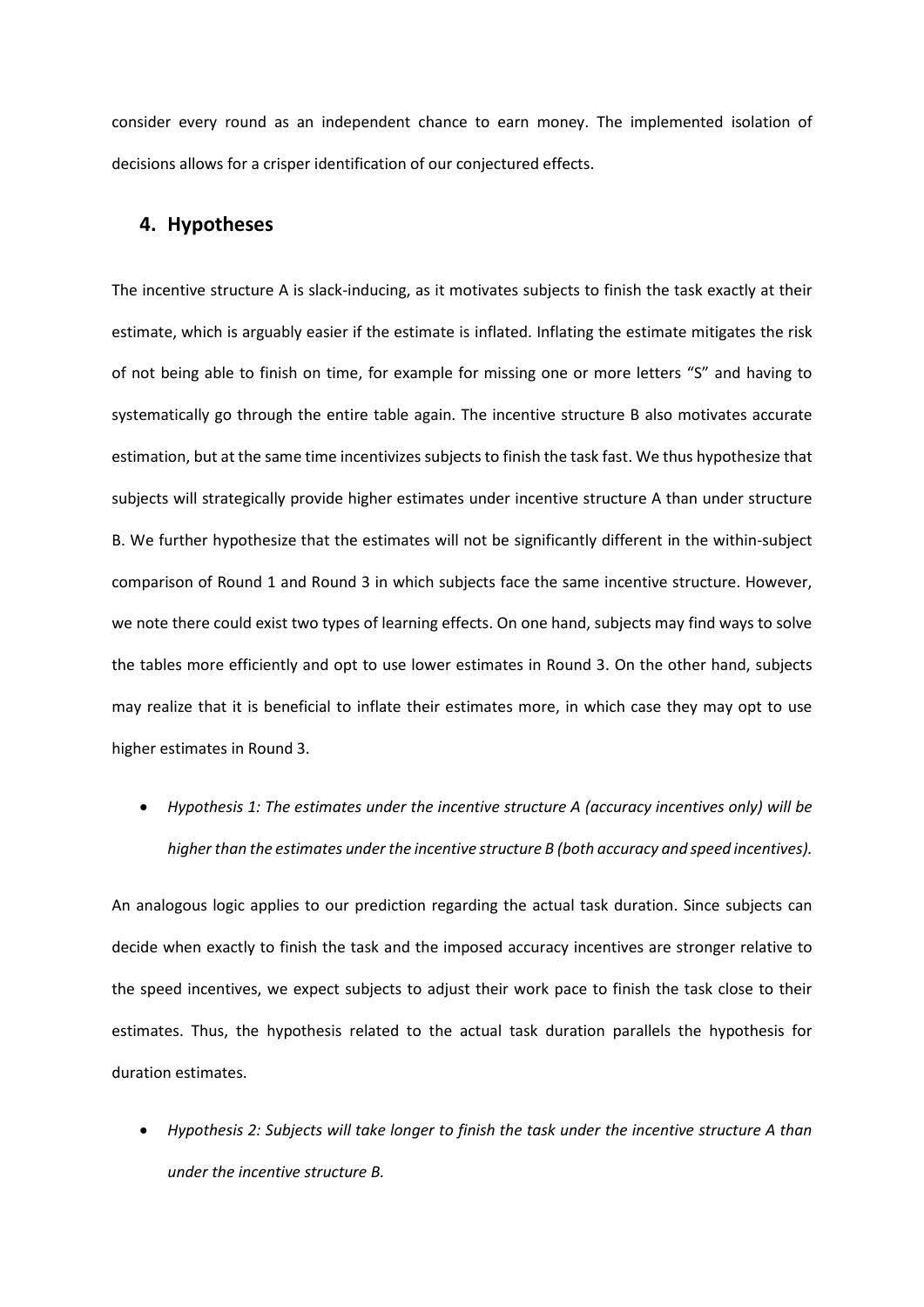Our final hypothesis relates specifically to strategic pacing of work to match the actual task duration with the estimate, which should be especially pronounced in the last (fifth) table. In particular, we hypothesize that subjects will (on purpose) take longer to solve the fifth table than to solve any of the first four tables, on average. We further hypothesize that spending more time than necessary to complete the task will be detectable in all rounds of both conditions, but especially under the incentive structure A, where there is no trade-off between the performance speed and estimation accuracy.

• *Hypothesis 3: In each round, subjects will take longer to solve the fifth table than to solve an average table from the first four tables.* 

## **5. Results**

A total of 119 subjects participated in the experiment. Data of three subjects were excluded from the analysis due their misunderstanding of the instructions, limiting our sample to 116 subjects (45 females) with a mean age of 23.8 and a standard deviation of 6.1 years.<sup>12</sup> Of these 116 subjects, 59 were randomly assigned into the ABA condition (four sessions) and 57 into the BAB condition (four sessions). On average, an experimental session lasted around 60 minutes including the initial instructional period and payment of subjects. The subjects earned AUD 22.90 on average. Summary statistics by conditions and rounds are presented in Table 1.

<sup>&</sup>lt;sup>12</sup> These three subjects repeatedly provided an answer different from 5 when asked about the completion time of how many tables they were estimating.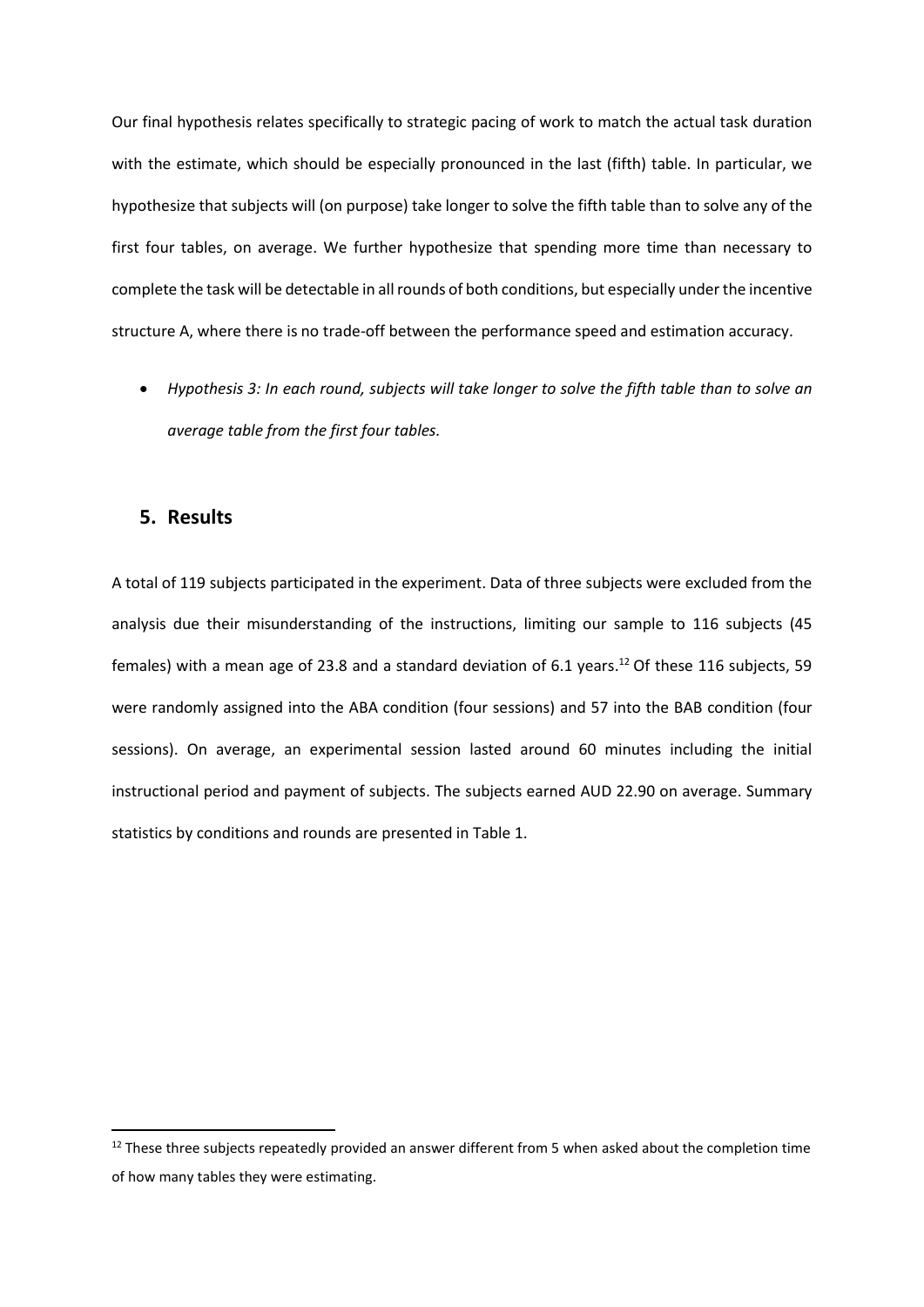#### **Table 1: Summary statistics by conditions and rounds**

|                                      | Summary statistics – means (SD) |                      |                |                      |                |                |  |  |
|--------------------------------------|---------------------------------|----------------------|----------------|----------------------|----------------|----------------|--|--|
|                                      |                                 | Condition ABA (N=59) |                | Condition BAB (N=57) |                |                |  |  |
|                                      | Round 1<br>(A)                  | Round 2<br>(B)       | Round 3<br>(A) | Round 1<br>(B)       | Round 2<br>(A) | Round 3<br>(B) |  |  |
| Estimates                            | 421 (401)                       | 315 (85)             | 329 (98)       | 294 (185)            | 347 (126)      | 318 (104)      |  |  |
| Actual duration - all tables         | 381 (199)                       | 318 (85)             | 343 (95)       | 351 (98)             | 336 (89)       | 312 (77)       |  |  |
| Actual duration – the $5th$<br>table | 105 (119)                       | 83 (53)              | 99 (61)        | 74 (38)              | 91(55)         | 80 (48)        |  |  |
| Inaccuracy (Estimation<br>errors)    | 155 (301)                       | 29 (36)              | 25 (34)        | 114 (116)            | 39 (84)        | 42 (80)        |  |  |
| Clicks on "Update" button            | 6(11)                           | 3(7)                 | 5(9)           | 2(4)                 | 5(11)          | 2(4)           |  |  |
| Time spent estimating                | 50 (42)                         | 22(16)               | 14(10)         | 49 (35)              | 18 (12)        | 19 (17)        |  |  |
| Number of incorrect<br>answers       | 3(3)                            | 2(3)                 | 2(3)           | 3(3)                 | 2(2)           | 2(2)           |  |  |

Notes: The table presents the means and standard deviations. Estimates, actual duration, inaccuracy, and estimation time are measured in seconds.

Consistent with our hypotheses, subjects in both conditions systematically provide higher estimates under the incentive structure A (when being incentivized only for estimation accuracy) than under the incentive structure B (when being incentivized for both estimation accuracy and performance speed). With the exception of Round 1 in BAB, subjects also take longer to complete the task under the incentive structure A. Since the same trend – subjects being slowest overall in Round 1 – holds for the ABA condition too, the exception can be attributed to the learning effect.

To examine the effects of incentive structures without the confounding learning effects, we conduct linear fixed-effect regressions (presented in Table 2) on estimates, actual duration and estimation (in)accuracy. The regression confirms that the incentive structure A results in significantly higher estimates and significantly longer actual task duration.

• Result 1: Subjects provide higher estimates and complete the task slower when the accuracy is incentivized but the performance speed is not.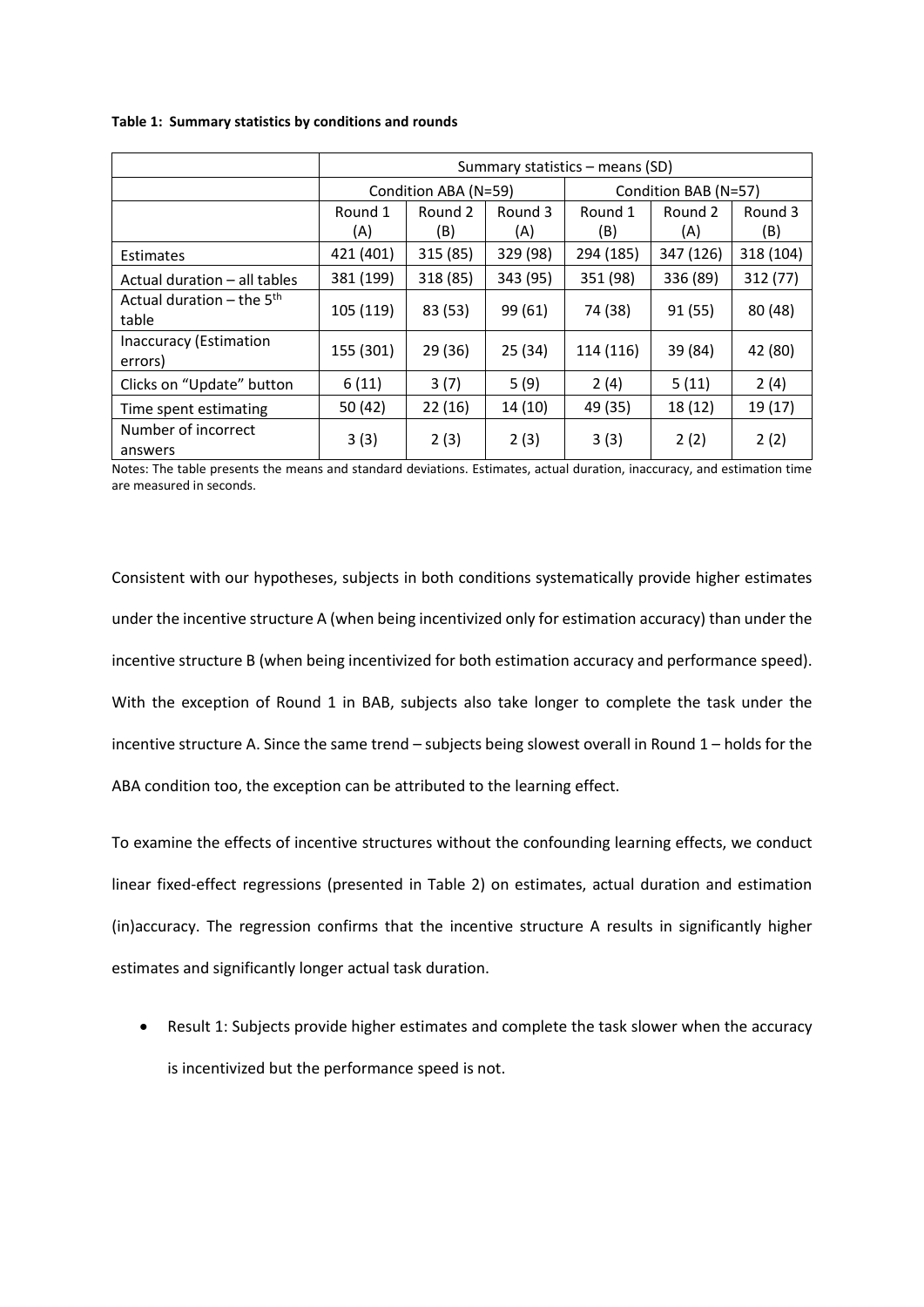|                                              | (1)       | (2)                | (3)                               | (4)                                           | (5)<br>"Update"                                 |
|----------------------------------------------|-----------|--------------------|-----------------------------------|-----------------------------------------------|-------------------------------------------------|
| Dependent Variables                          | Estimates | Actual<br>duration | Accuracy<br>(Estimation<br>error) | Time spent<br>on the 5 <sup>th</sup><br>table | button<br>clicks (the<br>5 <sup>th</sup> table) |
| Incentive structure A                        | 50.77***  | 24.32***           | 10.76                             | 14.98***                                      | $2.28***$                                       |
|                                              | (13.08)   | (7.07)             | (10.65)                           | (5.00)                                        | (0.75)                                          |
| Round 2                                      | $-27.64$  | $-38.80***$        | $-101.09***$                      | 2.95                                          | 0.61                                            |
|                                              | (25.56)   | (10.70)            | (20.30)                           | (6.53)                                        | (0.84)                                          |
| Round 3                                      | $-35.35$  | $-38.28***$        | $-101.59***$                      | 6.45                                          | 0.61                                            |
|                                              | (26.51)   | (11.21)            | (20.51)                           | (6.16)                                        | (0.56)                                          |
| Time spent on the 1 <sup>st</sup> table      |           |                    |                                   | 0.16                                          |                                                 |
|                                              |           |                    |                                   | (0.42)                                        |                                                 |
| Time spent on the 2 <sup>nd</sup> table      |           |                    |                                   | $-0.00$                                       |                                                 |
|                                              |           |                    |                                   | (0.23)                                        |                                                 |
| Time spent on the 3rd table                  |           |                    |                                   | 0.22                                          |                                                 |
|                                              |           |                    |                                   | (0.20)                                        |                                                 |
| Time spent on the 4 <sup>th</sup> table      |           |                    |                                   | 0.24                                          |                                                 |
|                                              |           |                    |                                   | (0.19)                                        |                                                 |
| Update button clicks (1 <sup>st</sup> table) |           |                    |                                   |                                               | $-0.31$                                         |
|                                              |           |                    |                                   |                                               | (0.54)                                          |
| Update button clicks (2 <sup>nd</sup> table) |           |                    |                                   |                                               | 0.26                                            |
|                                              |           |                    |                                   |                                               | (0.61)                                          |
| Update button clicks (3rd table)             |           |                    |                                   |                                               | $0.70*$                                         |
|                                              |           |                    |                                   |                                               | (0.41)                                          |
| Update button clicks (4 <sup>th</sup> table) |           |                    |                                   |                                               | 0.11                                            |
|                                              |           |                    |                                   |                                               | (0.19)                                          |
| Constant                                     | 333.06*** | 353.90***          | 129.63***                         | 39.13                                         | $1.11*$                                         |
|                                              | (13.31)   | (5.52)             | (9.64)                            | (54.36)                                       | (0.56)                                          |
| Ν                                            | 348       | 348                | 348                               | 348                                           | 348                                             |

#### **Table 2: Fixed-effects OLS models**

Note: Standard errors are reported in parentheses. \*, \*\*, and \*\*\* indicate significance at the 10%, 5%, and 1%-level, respectively.

The regression model (3) in Table 2 also shows that the coefficient on Incentive structure A is not significant, meaning that subjects are similarly accurate in their estimation under both incentive structures. Do subjects achieve accuracy by deliberately prolonging the task execution? After receiving feedback regarding their actual task duration in Round 1, subjects in both the ABA and BAB conditions significantly improve their estimation accuracy in the following two rounds. The median estimation error across all subjects in Rounds 2 and 3 is only 14 seconds, which is approximately 4% off the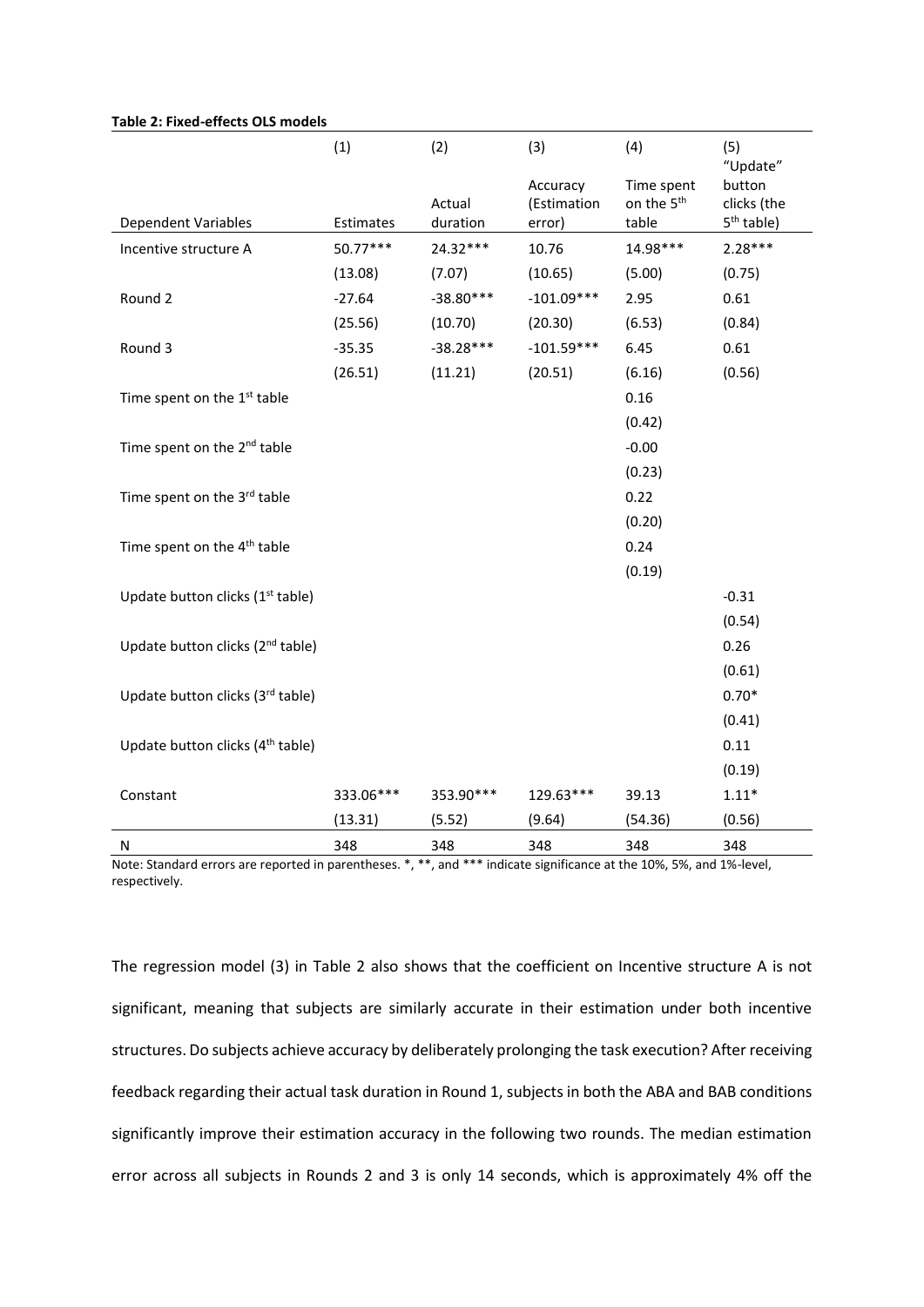estimate. Low estimation errors are indeed reached by taking more time than necessary to complete the task, which is most prominent in the last table in each round. With one exception, subjects in all rounds of both conditions take significantly longer to solve the last (fifth) table compared to the average time spent on solving one table out of the first four (Wilcoxon matched-pairs signed-rank test for the ABA condition yields a p-value = 0.01 in Round 1, <0.01 in Round 2 and <0.01 in Round 3, for the BAB condition yields a p-value = 0.45 in Round 1, <0.01 in Round 2 and <0.01 in Round 3; see also Figure 2 for the mean duration for each table across rounds). $^{13}$ 

• Result 2: Subjects deliberately inflate their estimates and subsequently take longer to finish the task by strategically pacing themselves so that their actual task duration matches their estimate.



#### **Figure 2: Mean actual duration of individual tables**

Notes: Figure 2 displays bar charts of mean duration of all 15 tables in chronological order in the ABA condition (left panel) and in the BAB condition (right panel). The duration of the last table of each round (i.e., the 5<sup>th</sup>, 10<sup>th</sup> and 15<sup>th</sup> table) is highlighted in orange.

<sup>&</sup>lt;sup>13</sup> The only exception is Round 1 in the BAB condition, in which majority of subjects try to be as fast as possible. This is because subjects in the BAB condition often underestimate the task duration in Round 1, while overestimation is more prevalent in Round 1 of the ABA condition. Such difference in bias direction (which is statistically significant, Mann-Whitney test p-value = 0.03) is consistent with earlier studies on speed incentives reviewed in Section 2. However, after receiving the Round 1 feedback, any systematic tendencies to underestimate or overestimate the task duration disappear.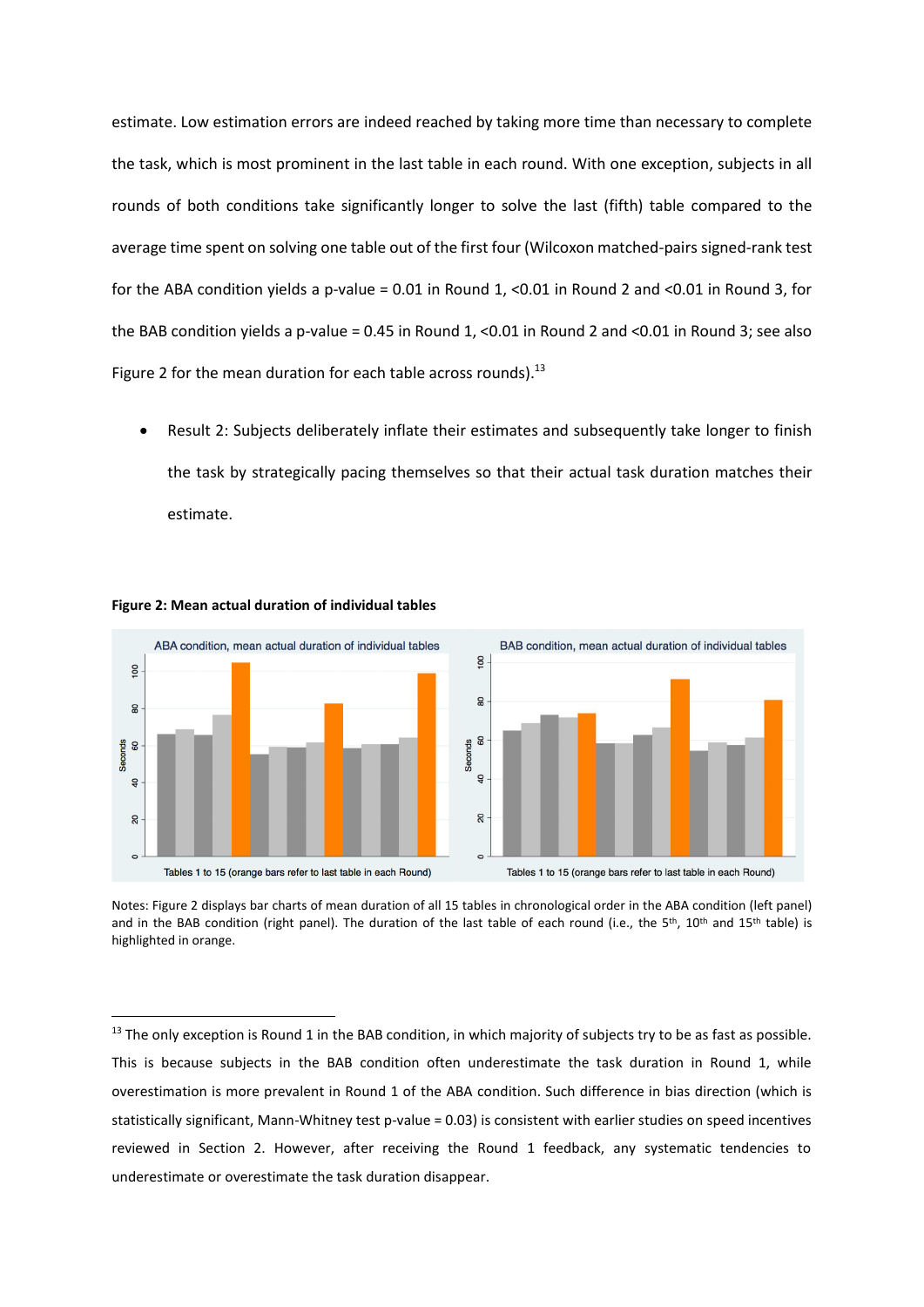#### **Auxiliary analysis**

Recall that our design allows us not only to observe how long subjects take to complete each table, but also how long they take to provide their estimates in each round and how often they use the "Update" button to check the elapsed time during task execution. A longer time spent on estimation and more clicks on the "Update" button could be signs of strategic behavior. For the time spent on estimation, there are no differences across conditions in Round 1 (Mann-Whitney test, p-value = 0.81). However, in the following two rounds it takes subjects who face the incentive structure B significantly longer to provide their estimates than those who face the incentive structure A (Mann-Whitney test, p-value = 0.03 in Round 2; and 0.03 in Round 3). In the "Update" button clicks analysis, we find that subjects facing the incentive structure A consistently check time more often, with the differences being statistically significant across conditions in two out of three rounds (Mann-Whitney test, p-value = 0.03 in Round 1; 0.89 in Round 2; and 0.02 in Round 3). Number of clicks on the "Update" button for all 15 tables, by conditions, is displayed in Figure 3.

Finally, we analyze responses to the question in which subjects indicated to what degree they agree with the statement "I estimated what I thought was the fastest time I could achieve". We find that subjects in the ABA condition (that includes only one round in which the speed is incentivized and ends with the incentive structure A) agree significantly less than subjects in the BAB condition (Mann-Whitney test, p-value = 0.02). This auxiliary analysis provides further evidence that subjects understand the incentives they are facing and act in their best interest.

• Result 3: Subjects take longer to figure out their estimates when facing the two types of incentives simultaneously. Once the task is underway, subjects check the elapsed time more frequently when being rewarded only for estimation accuracy.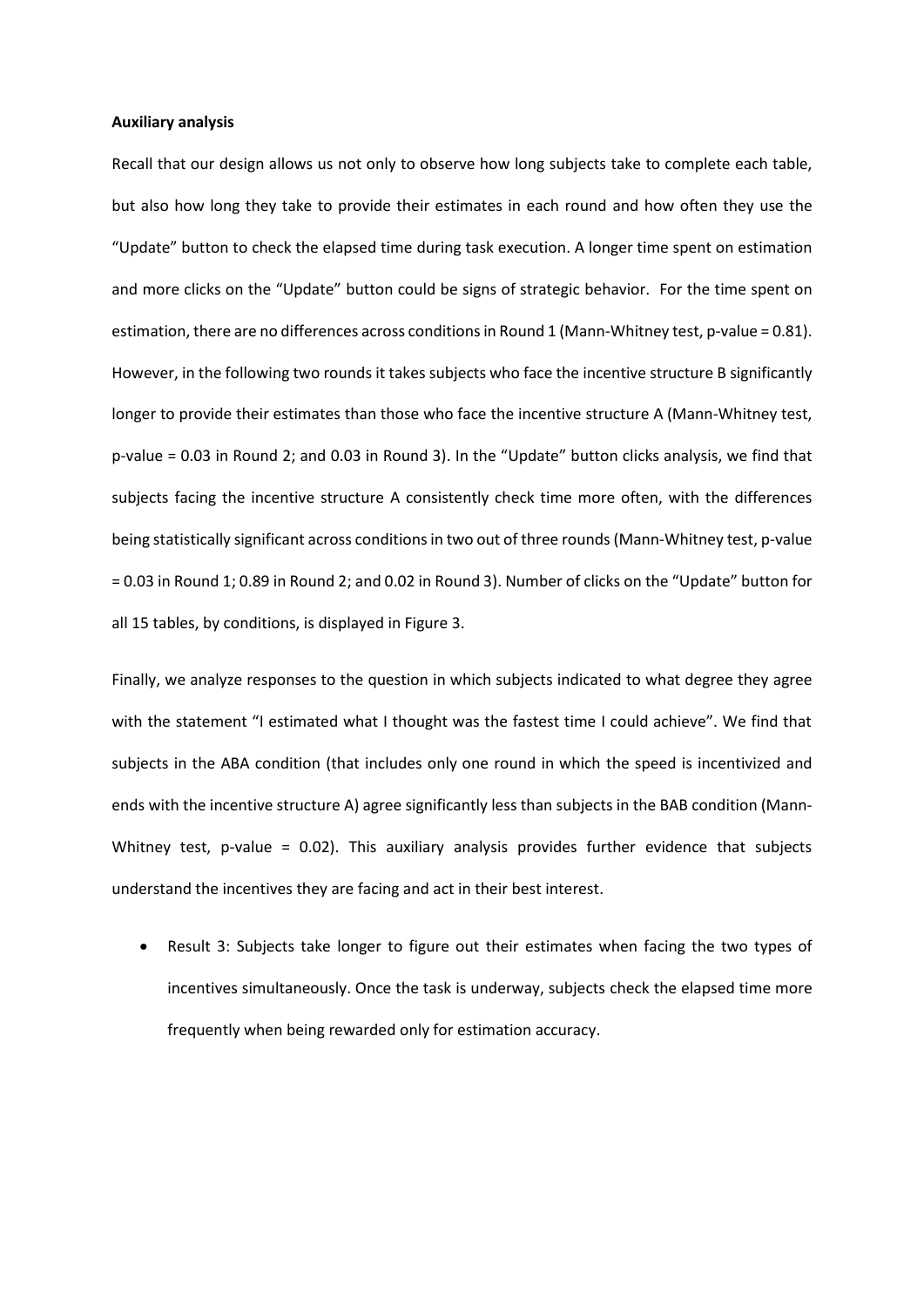#### **Figure 3: Mean number of clicks on the "Update" button**



Notes: Figure 3 displays bar charts of mean number of clicks on the "Update" button for all 15 tables in chronological order in the ABA condition (left panel) and in the BAB condition (right panel). Clicks on the last table of each round (i.e., the 5<sup>th</sup>, 10<sup>th</sup> and 15<sup>th</sup> table) are highlighted in orange.

#### **Within-subject analysis**

Using the Wilcoxon matched-pairs signed-rank test, we analyze how subjects respond to a change in the incentive structure from one round to another (see Table 3). Consistent with the earlier analysis and also with our hypotheses, we find that subjects increase their estimates when facing the incentive structure A, and decrease the estimates when facing the incentive structure B. However, only the changes in the BAB condition are statistically significant. The subjects in the ABA condition seem to behave more conservatively. We speculate that the differences in estimates of the same subjects across rounds are more pronounced in the BAB condition because most of the subjects in that condition completed the task in Round 1 as fast as they could (as apparent from Figure 2) and thus received a good signal about their (maximum) potential speed. On the other hand, subjects in the ABA condition had no urge to work quickly in Round 1 and thus many of them did not learn how quickly they could complete the task in subsequent rounds.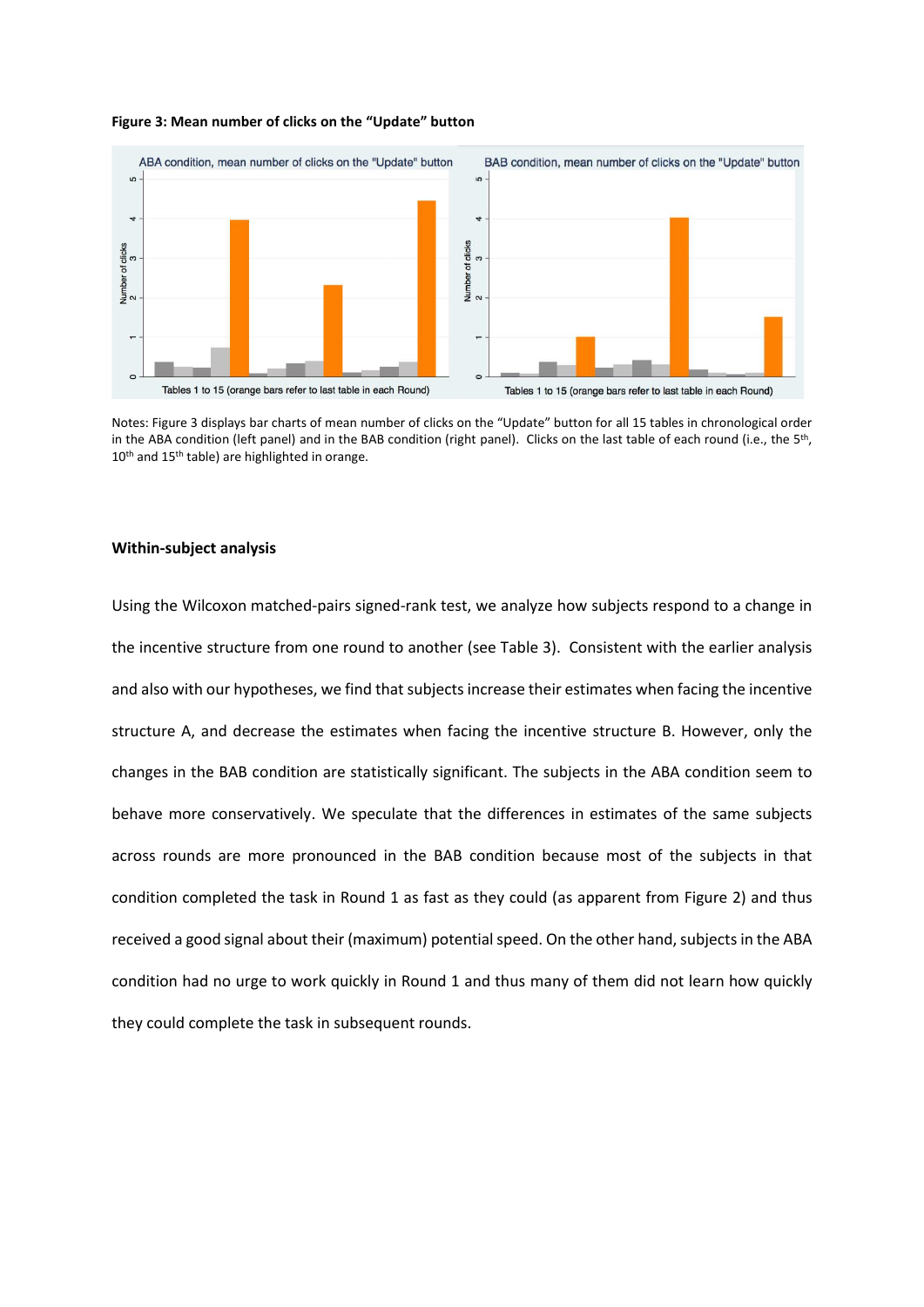#### **Table 3: Within-subject non-parametric tests**

|                               | Wilcoxon matched-pairs signed-rank test (p-values), direction |                      |                                   |                 |           |                  |                      |   |                                   |                 |                                   |             |
|-------------------------------|---------------------------------------------------------------|----------------------|-----------------------------------|-----------------|-----------|------------------|----------------------|---|-----------------------------------|-----------------|-----------------------------------|-------------|
|                               |                                                               | Condition ABA (N=59) |                                   |                 |           |                  | Condition BAB (N=57) |   |                                   |                 |                                   |             |
|                               | R <sub>1</sub> vs. R <sub>2</sub>                             |                      | R <sub>2</sub> vs. R <sub>3</sub> |                 | R1 vs. R3 |                  | R1 vs. R2            |   | R <sub>2</sub> vs. R <sub>3</sub> |                 | R <sub>1</sub> vs. R <sub>3</sub> |             |
| Estimates                     | 0.26                                                          | $\triangledown$      | 0.13                              | ∧               | 0.64      | ▽                | 0.00                 |   | 0.00                              | v               | 0.06                              | $\triangle$ |
| Actual duration - all tables  | 0.00                                                          |                      | 0.00                              | ▲               | 0.08      | $\mathbf \nabla$ | 0.04                 |   | 0.01                              | v               | 0.00                              |             |
| Actual duration – the $5th$   |                                                               |                      |                                   |                 |           |                  |                      |   |                                   |                 |                                   |             |
| table                         | 0.15                                                          | $\triangledown$      | 0.01                              |                 | 0.46      | $\triangledown$  | 0.07                 | ∧ | 0.09                              | $\triangledown$ | 0.35                              | ╱╲          |
| <b>Inaccuracy (Estimation</b> |                                                               |                      |                                   |                 |           |                  |                      |   |                                   |                 |                                   |             |
| errors)                       | 0.00                                                          |                      | 0.08                              | $\triangledown$ | 0.00      |                  | 0.00                 |   | 0.46                              | Δ               | 0.00                              |             |
| Clicks on "Update" button     | 0.02                                                          |                      | 0.01                              | ▲               | 0.88      | $\triangledown$  | 0.05                 |   | 0.01                              | v               | 0.85                              | V           |
| Time spent estimating         | 0.00                                                          |                      | 0.00                              | v               | 0.00      |                  | 0.00                 |   | 0.60                              | Δ               | 0.00                              |             |
| Number of incorrect           |                                                               |                      |                                   |                 |           |                  |                      |   |                                   |                 |                                   |             |
| answers                       | 0.18                                                          | ▽                    | 0.32                              | Λ               | 0.95      | ▽                | 0.00                 |   | 0.85                              | $\triangledown$ | 0.01                              |             |

Notes: Table 3 lists p-values of within-subject statistical tests by conditions. The directions of the changes are marked with triangles (normal triangles for increases, and inverted ones for decreases). For statistically significant changes, the triangles are solid.

Since subjects can monitor the elapsed time and thus finish the task at the desired moment, their actual task duration is often close to their estimate (the scatterplots of estimates and actual task duration at the individual level are displayed in Figure 4). The findings regarding the actual task duration parallel those for estimates, except for Round 1 in the BAB condition. We find that subjects in both conditions complete the tasks faster from Round 1 to Round 2 (probably due to them finding ways on how to be more efficient in task execution). The subjects in the BAB condition are even faster in Round 3, while the subjects in the ABA condition, having no incentives to work quickly, execute the task in Round 3 slower than in Round 2.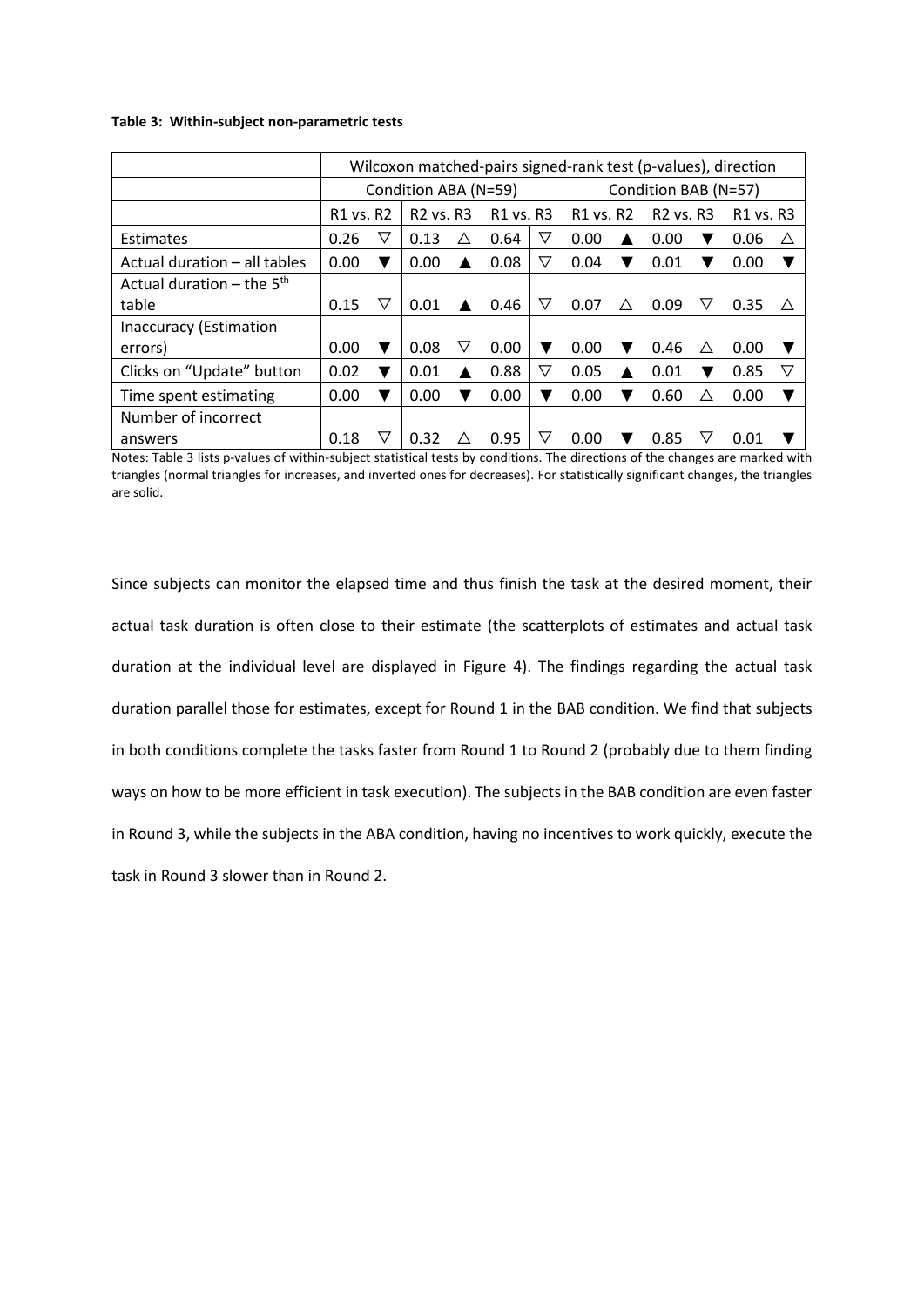

**Figure 4: Within-condition and within-round comparison of estimates and actual duration**

Notes: Figure 4 displays scatter plots of individual-level estimates (vertical axis) and actual duration (horizontal axis) by condition and round. Precise estimates are on the red 45-degree line. A dot above the red line indicates overestimation, while a dot below the red line indicates underestimation. For presentational clarity purposes, six outlier data points were removed from the figure. These outliers were recorded in Round 1 (five of them in the ABA condition and one in the BAB condition) and were driven by extremely high estimates of between 959 and 1810 seconds. Two of these estimates (959 and 1500 seconds, both in the ABA condition) were matched with similarly high actual duration. The other four subjects finished Round 1 in the time similar to the remaining subjects, whose estimates were not outliers.

#### **Robustness**

To verify the robustness of our findings, we conduct a regression analysis (presented in Table 4), controlling for risk attitudes (number of less risky choices in incentivized risk assessment), time spent completing the practice table, cognitive reflection, and demographics – age, gender, current degree of study (first year, second year, third/fourth year, honors, masters, doctoral), employment status, frequency of playing video games (from 1 - never to 5 - all the time).<sup>14</sup> We do not find any systematic effect other than the condition manipulation, with one exception. The estimation errors are negatively

<sup>&</sup>lt;sup>14</sup> We collected data on the frequency of playing video games to control for potential differences in intrinsic ability to complete the task quickly. Our task required to click on the screen approximately 250 times within a couple of minutes in each round, which could have been easier for those who frequently play video games.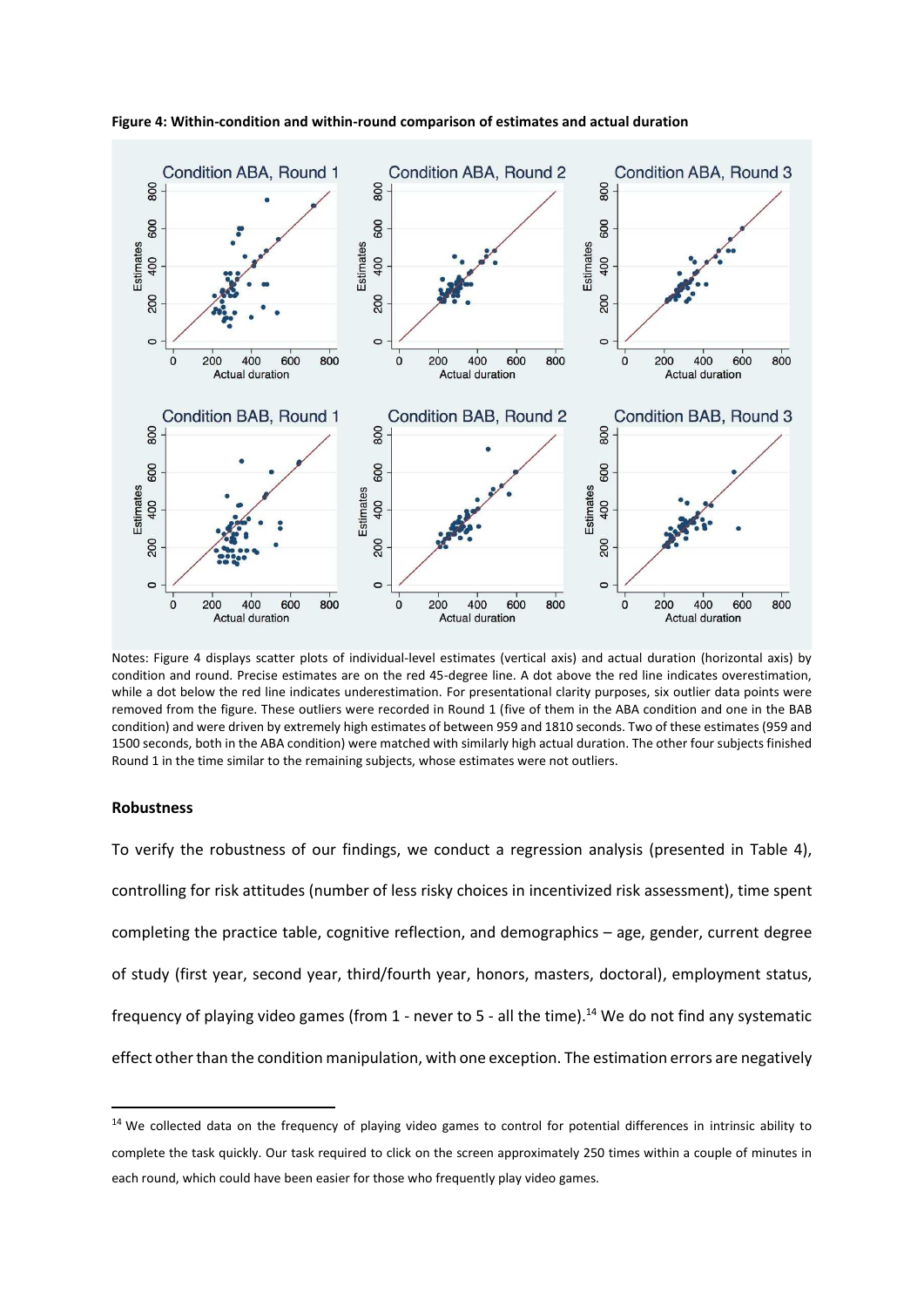associated with cognitive reflection, meaning that those who scored higher in the cognitive reflection test also estimated more accurately in all three rounds (statistically significantly in Round 1 and Round 3). Thus, in line with our conjecture, subjects with a higher CRT score behave more strategically in the task estimation and execution.

|                      | (1)      | (2)            | (3)            | (4)       | (5)      | (6)       | (7)         | (8)       | (9)        |
|----------------------|----------|----------------|----------------|-----------|----------|-----------|-------------|-----------|------------|
| Dependent            | Estimate | Estimate       | Estimate       | Actual    | Actual   | Actual    | Est.        | Est.      | Est.       |
| variable             | R1       | R <sub>2</sub> | R <sub>3</sub> | dur. R1   | dur. R2  | dur. R3   | error R1    | error R2  | error R3   |
| <b>Condition ABA</b> | 132.29** | $-52.06***$    | 24.70**        | $-3.65$   | $-11.55$ | 17.64     | 48.57       | $-11.41$  | $-17.53$   |
|                      | (59.57)  | (18.50)        | (10.00)        | (16.81)   | (9.17)   | (12.71)   | (41.04)     | (13.97)   | (13.03)    |
| Age                  | $-0.67$  | $-2.50*$       | 0.59           | 3.37      | 0.28     | $1.61**$  | $-2.96$     | $-1.77*$  | $-0.63$    |
|                      | (7.78)   | (1.42)         | (1.58)         | (2.38)    | (0.97)   | (0.76)    | (5.26)      | (0.96)    | (0.86)     |
| Female               | $-77.26$ | $-7.70$        | $-21.38$       | 12.43     | 6.41     | $-0.45$   | $-62.88$    | $-35.85*$ | $-23.51$   |
|                      | (67.29)  | (20.99)        | (15.13)        | (25.66)   | (13.23)  | (10.54)   | (48.03)     | (18.91)   | (17.32)    |
| Current degree       | 39.52    | $16.03**$      | $-2.07$        | $-19.48$  | $-2.60$  | $-1.25$   | 23.29       | $11.24*$  | 7.23       |
| of study             | (26.90)  | (6.59)         | (4.95)         | (12.88)   | (4.31)   | (3.53)    | (17.26)     | (6.02)    | (5.14)     |
| Freq. of playing     | $-33.95$ | $-12.95$       | $-11.57*$      | 8.00      | 0.15     | 1.37      | $-47.70**$  | $-12.39$  | $-6.33$    |
| video games          | (30.59)  | (9.39)         | (6.48)         | (13.84)   | (5.68)   | (5.01)    | (20.99)     | (8.79)    | (7.63)     |
| Not employed         | 22.14    | $-5.07$        | $-0.02$        | 1.97      | 5.11     | 1.47      | 28.24       | $-6.52$   | $-3.41$    |
|                      | (32.13)  | (8.89)         | (5.49)         | (14.17)   | (5.64)   | (4.74)    | (23.19)     | (6.77)    | (6.25)     |
| Cognitive            | $-30.87$ | $-5.48$        | 0.59           | 14.17     | 2.63     | $-3.34$   | $-54.99***$ | $-5.11$   | $-11.58**$ |
| reflection           | (24.84)  | (6.51)         | (3.85)         | (9.92)    | (3.96)   | (3.93)    | (18.39)     | (5.80)    | (5.42)     |
| table<br>Practice    | $-0.24$  | 0.24           | 0.11           | $1.32***$ | 0.23     | 0.07      | $-0.33$     | 0.02      | $-0.10$    |
| duration             | (0.72)   | (0.22)         | (0.12)         | (0.38)    | (0.15)   | (0.14)    | (0.42)      | (0.16)    | (0.13)     |
| Risk attitudes       | $-11.89$ | 3.14           | $0.01\,$       | $-0.65$   | 1.65     | 2.04      | $-7.45$     | 1.11      | $-0.77$    |
|                      | (16.70)  | (3.50)         | (2.02)         | (5.72)    | (2.57)   | (1.96)    | (13.43)     | (2.09)    | (1.51)     |
| Estimate R1          |          | 0.06           | 0.00           | $0.29**$  | 0.02     | $-0.03$   |             |           |            |
|                      |          | (0.05)         | (0.02)         | (0.11)    | (0.03)   | (0.02)    |             |           |            |
| Actual dur. R1       |          | $0.36***$      | $0.15***$      |           | $0.17**$ | $0.12**$  |             |           |            |
|                      |          | (0.11)         | (0.06)         |           | (0.08)   | (0.05)    |             |           |            |
| Estimate R2          |          |                | $0.67***$      |           | $0.41**$ | $-0.30*$  |             |           |            |
|                      |          |                | (0.18)         |           | (0.18)   | (0.16)    |             |           |            |
| Actual dur. R2       |          |                | $-0.12$        |           |          | $0.32**$  |             |           |            |
|                      |          |                | (0.20)         |           |          | (0.13)    |             |           |            |
| Estimate R3          |          |                |                |           |          | $0.62***$ |             |           |            |
|                      |          |                |                |           |          | (0.14)    |             |           |            |
| Constant             | 462.97** | 236.81***      | 112.91*        | 75.40     | 79.39*   | 26.19     | 416.68***   | 139.00*   | 118.57     |
|                      | (210.18) | (75.57)        | (64.71)        | (90.51)   | (40.61)  | (39.13)   | (135.90)    | (77.10)   | (72.46)    |
| N                    | 116      | 116            | 116            | 116       | 116      | 116       | 116         | 116       | 116        |
| R <sup>2</sup>       | 0.14     | 0.51           | 0.74           | 0.43      | 0.65     | 0.68      | 0.19        | 0.14      | 0.13       |

Note: Standard errors are reported in parentheses. \*, \*\*, and \*\*\* indicate significance at the 10%, 5%, and 1%-level, respectively.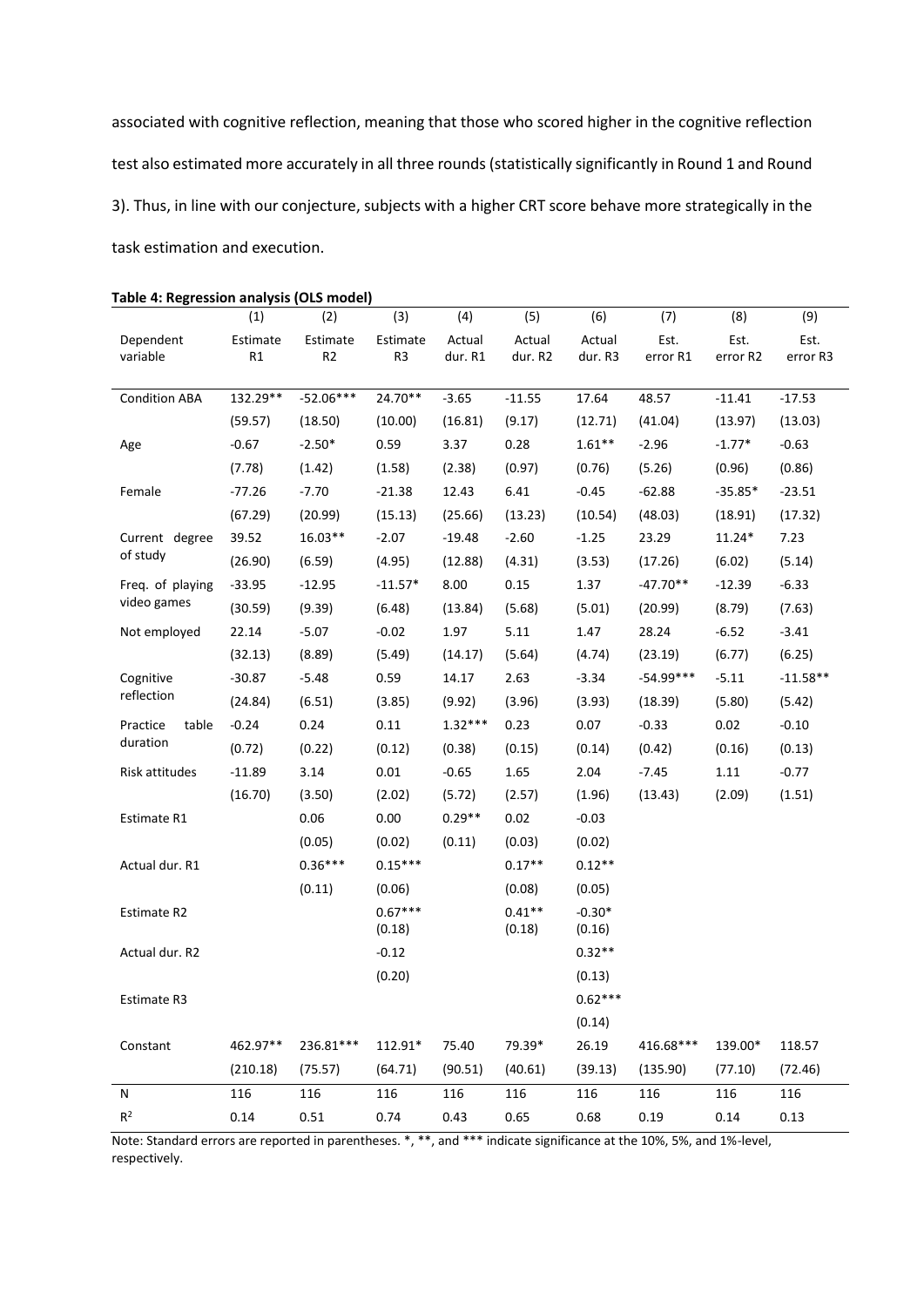## **6. Discussion**

Widely used project management methodologies (IPMA, 2015; Project Management Institute, 2013) evaluate the success of a business project by the extent to which all specified outcomes are completed and match the desired quality requirements (scope constraint), stay within the allocated budget (cost constraint), and are delivered within the approved schedule (time constraint). The three constraints are interdependent. For example, extensions to the current scope are generally associated with an extended budget and/or extended schedule. On the other hand, a more compressed schedule might require a larger budget as more resources are necessary to finish the project in shorter time, or a reduction in the number or quality of deliverables. In this paper, we experimentally explore the behavior of individuals exclusively in the time dimension, holding the scope and cost dimensions constant to eradicate the possible confounds stemming from the interdependence of the three constraints. The time dimension is arguably the most important for projects with hard deadlines, such as construction of venues for special events (e.g., the Olympic Games). Furthermore, since the project schedule is often used as a basis for cost estimation, its accuracy is particularly crucial for projects in which labor costs constitute a large portion of the overall costs (e.g., software development projects). We argue that emphasizing the schedule accuracy, for example by using monetary incentives to reward projects delivered on time or by including it in the employee performance evaluation, can induce a hidden inefficiency due to inflated schedules and slower project execution.

Since detecting the hidden inefficiency using happenstance data is challenging due to unobservables (e.g., the amount of exerted effort or the time actually used), we conduct a controlled laboratory experiment in which we manipulate the incentive structures. To investigate how the conjectured strategic behavior interacts with increasing experience with the task, we repeat the estimation and task execution three times for each subject. We find that the incentive structure that rewards the planners solely for their estimation accuracy indeed leads to inflated estimates and deliberately slower task execution. When performance speed incentives are implemented alongside the estimation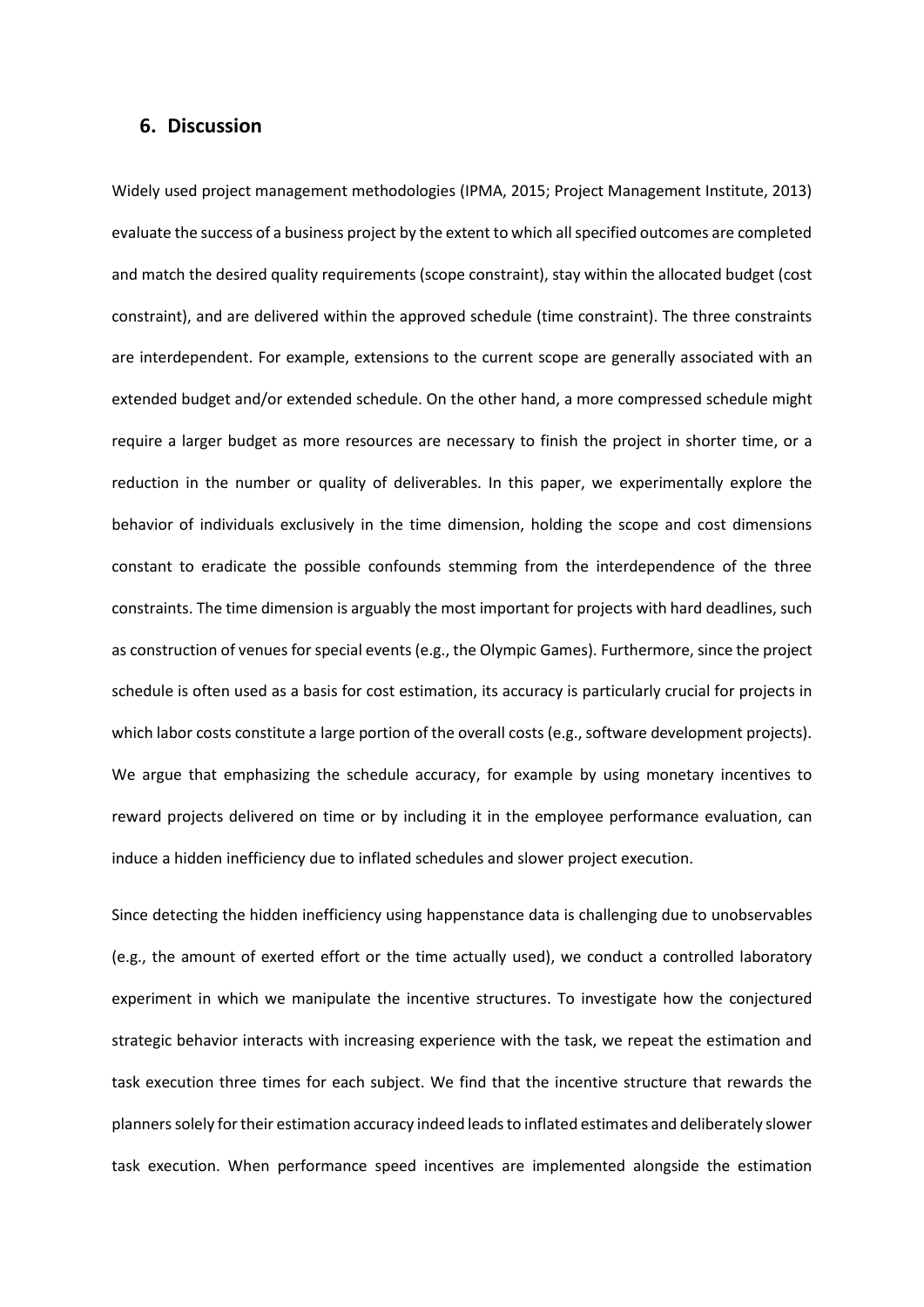accuracy incentives, the estimates are less inflated, and the task is performed more quickly. Importantly, the estimation accuracy is not compromised.

Naturally, there is a heterogeneity across subjects in terms of their strategic behavior as evidenced by the quantitative analysis. Further evidence is provided by subjects' responses to open-ended question regarding their strategies. Some subjects inflate their estimates and prolong the task execution right from the first round ("*I knew the task would take me around 6 minutes, so I gave myself 8 minutes for first and third round, as time did not matter. For second round, I gave myself 7 minutes as I wanted to have a little extra time but still finish fast.*" [sic]). Some subjects find effective strategies only after estimating and executing the task ("*For the first round, I based my estimate on how quickly I thought I could complete it, which I now realize was a mistake. I should have just put in a big estimate and finish it slowly to increase my chance of estimating correctly.*"). Some of them do not behave strategically at all and solve all tables at their own pace, without too much consideration of the resulting earnings. And finally, some subjects recognize the best strategies ("*There is no excuse for not earning the maximum accuracy earnings in rounds without speed money.*"), but do not take advantage of the environment extensively, presumably because they view the strategic behavior as dishonest ("*It seemed pretty easy to 'exploit' the tasks based solely on time estimation, was that intended?").* The hesitance to fully exploit the imposed incentive structure is in line with the previous literature documenting that when given a chance, most people act dishonestly, but the magnitude of such behavior is far away from the maximum (e.g., Fischbacher & Föllmi-Heusi, 2013; Mazar, Amir, & Ariely, 2008). In addition, our results are also consistent with the finding that about a half of credence goods sellers prefers to act honestly even if they have a substantial informational advantage (Dulleck, Kerschbamer, & Sutter, 2011).

We nevertheless provide unambiguous empirical evidence that incentivizing project planners for the accuracy of project estimates can induce moral hazard, resulting in hidden inefficiency of resource underutilization. The inefficiency represents a valid concern from the perspective of operational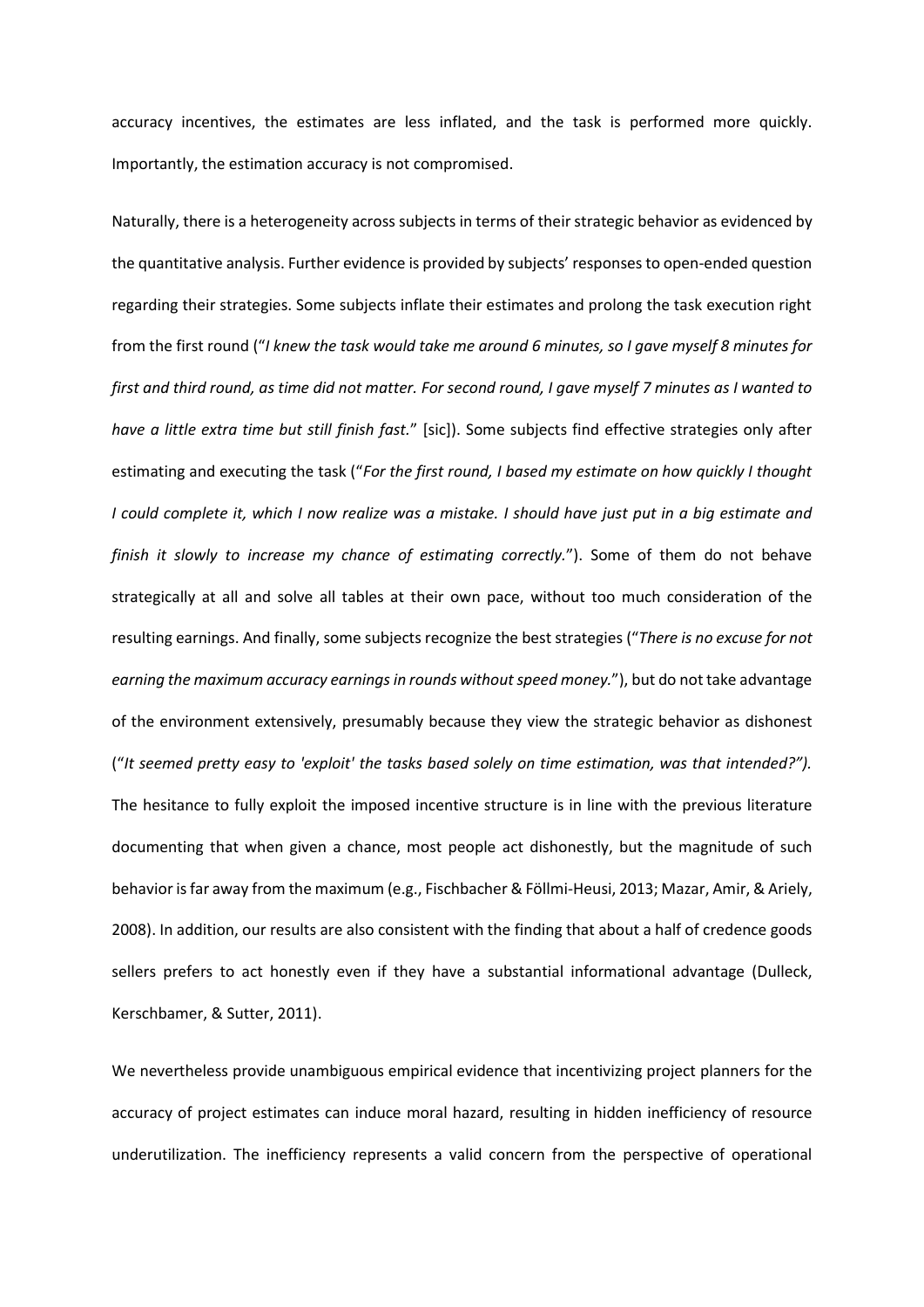effectiveness of organizations, implying that managers should design incentives for their project planners carefully. In particular, managers should consider incentivizing fast project performance, possibly utilizing the historical information regarding similar projects in the past, (Lorko et al., 2020) to discourage wasting time and other resources only to deliver the project exactly "on time".

While our study demonstrates the positive effects of utilizing speed incentives in project management, such incentives inevitably result in more costly project execution. One limitation of our study is that we do not incorporate a trade-off between additional costs (due to speed incentives) and additional revenues (due to time savings). In order for the speed incentives to be efficient, the extra expenses need to be lower than what can be gained from faster project completion. A demonstration of appropriately used speed incentives can be found in the empirical analysis of highway construction projects in California (Lewis & Bajari, 2011). The study reveals that projects with contracts featuring speed incentives for accelerated delivery are completed faster than projects without such incentives, while maintaining the same quality. Based on the underlying parametric assumptions, the use of speed incentives increases the overall welfare as the extra renumeration is substantially lower than the commuter surplus gained from quicker construction.

By not including project owners in our design, we are able to abstract from their strategic considerations and detect an unconfounded effect of incentives on behavior of planners. However, it is important to keep in mind that an experienced manager or customer might be able to mitigate the inefficiency by rejecting the project schedules that appear inflated. The hidden inefficiency can also be reduced by introducing competition amongst potential project contractors, although such an option might not always be viable, especially for internal projects in organizations. On the other hand, the presence of an inexperienced project owner could also exacerbate the inefficiency if it remains undetected. Future research could enrich the understanding of incentives in project management by incorporating the above-mentioned trade-offs as well as strategic considerations of project owners.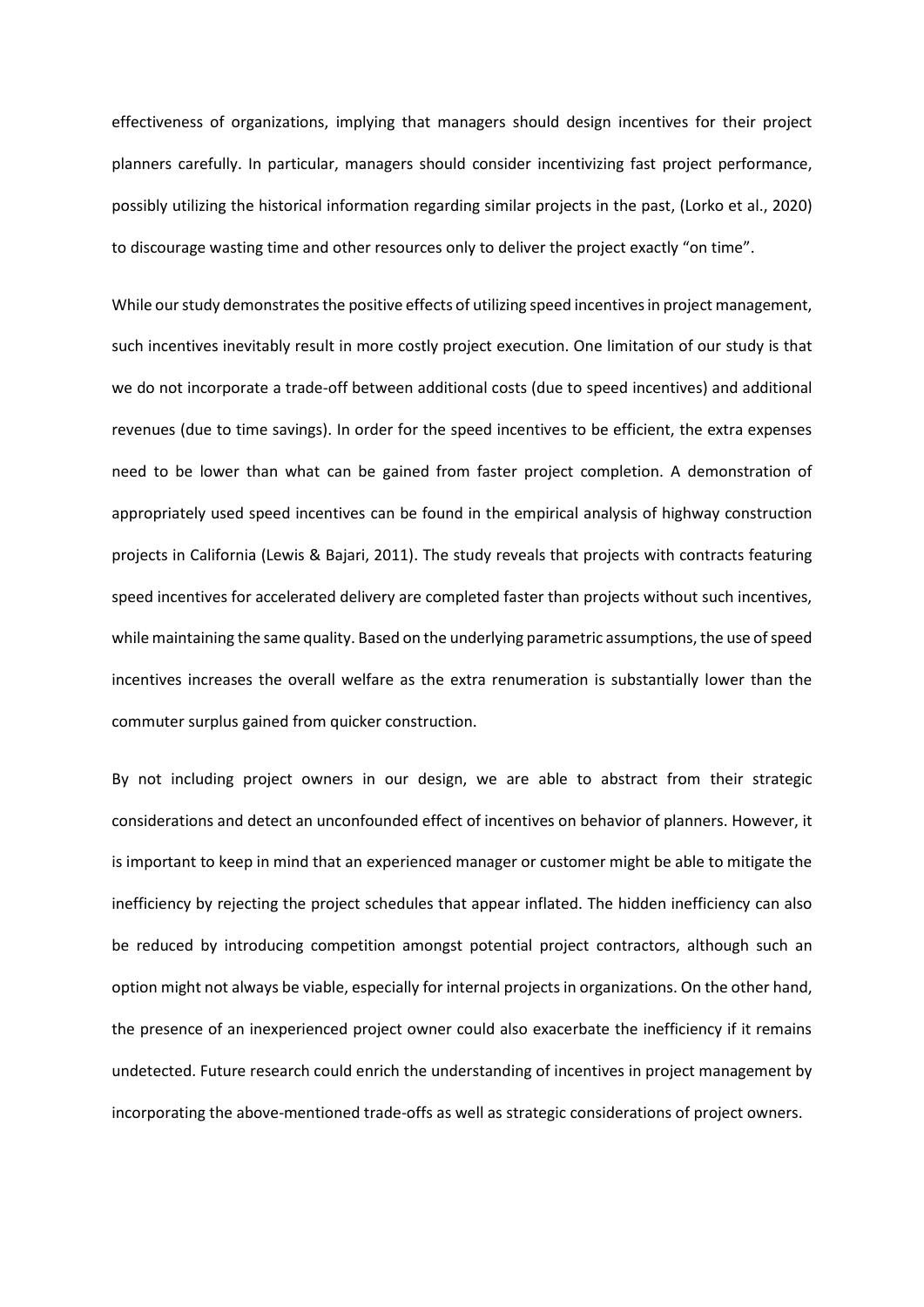Finally, while our study focuses solely on overestimation, it is important to recognize that the strategic misestimation of project schedules can also have the opposite direction. In a competitive environment, individuals and organizations often have incentives to deliberately underrepresent the necessary time (and cost) associated with a project, e.g., to secure the contract and thereby to put a foot in the door; hoping to recoup the losses from underestimation later, via contract amendments. Thus, future research could shed light also on strategic underbidding, for example in procurement or supply chain environments. It seems plausible that in such scenarios, utilizing estimation accuracy incentives could aid more honest estimation and help to mitigate inefficiencies instead of facilitating them as is the case in scenarios investigated in the current paper.

**Acknowledgements**: This paper is based on Matej Lorko's dissertation chapter written at the Macquarie Graduate School of Management. We wish to thank Barbora Baisa, Lee Benham, Lubomír Cingl, Michal Ďuriník, Guillaume Fréchette, John Nye, Tommaso Reggiani, Roman Sheremeta, Scott Wallsten, Jingjing Zhang, the audiences at the 2018 Ronald Coase Institute Workshop on Institutional Analysis, 2019 Sydney Experimental Brownbag Seminar, 2019 Economic Science Association World Meeting, and 2019 Slovak Economic Association Meeting who provided helpful comments and suggestions. Financial support was provided by Macquarie Graduate School of Management. Maroš Servátka thanks University of Alaska – Anchorage for their kind hospitality while working on this paper. Le Zhang thanks Macquarie University for providing financial support for this project.

## **References**

- Alan, S. D., Hossein, N., Dunk, A. S., & Nouri, H. (1998). Antecedents of budgetary slack: A literature review and synthesis. *Journal of Accounting Literature*, *17*, 72. Retrieved from http://proquest.umi.com/pqdlink?did=113703689&Fmt=7&clientId=36305&RQT=309&VName =PQD
- Ariely, D., & Wertenbroch, K. (2002). Procrastination, deadlines, and performance: Self-control by precommitment. *Psychological Science*, *13*(3), 219–224. https://doi.org/10.1111/1467- 9280.00441
- Bandura, A. (1977). Self-efficacy: Toward a unifying theory of behavioral change. *Psychological Review*, *84*(2), 191–215. https://doi.org/10.1037/0033-295X.84.2.191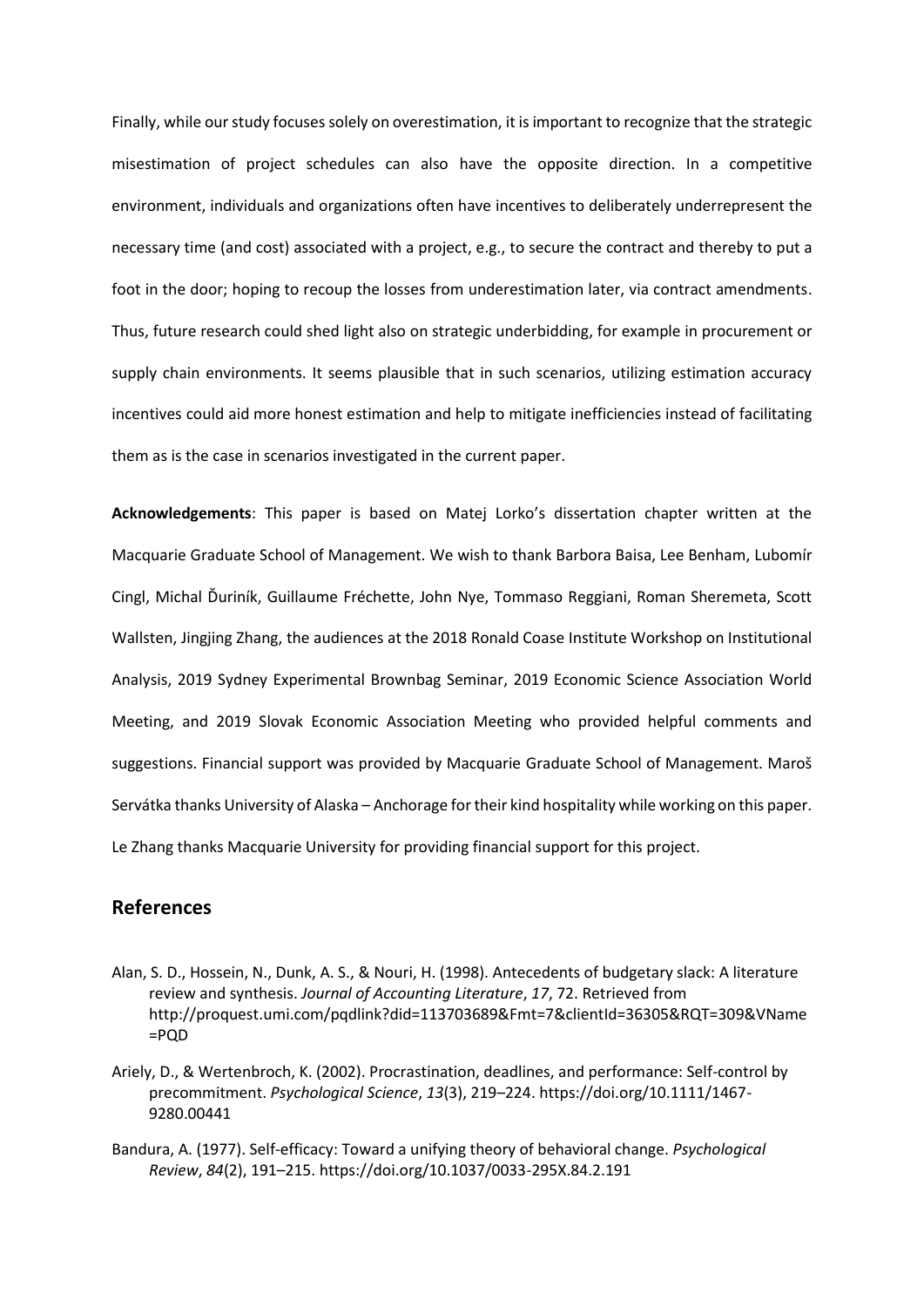- Brown, J. L., Evans, J. H., & Moser, D. V. (2009). Agency Theory and Participative Budgeting Experiments. *Journal of Management Accounting Research*, *21*(1), 317–345. https://doi.org/10.2308/jmar.2009.21.1.317
- Buehler, R., Griffin, D., & MacDonald, H. (1997). The Role of Motivated Reasoning in Optimistic Time Predictions. *Personality and Social Psychology Bulletin*, *23*(3), 238–247. https://doi.org/10.1177/0146167297233003
- Buehler, Roger, Griffin, D., & Ross, M. (1994). Exploring the "planning fallacy": Why people underestimate their task completion times. *Journal of Personality and Social Psychology*, *67*(3), 366–381. https://doi.org/10.1037/0022-3514.67.3.366
- Byram, S. J. (1997). Cognitive and motivational factors influencing time prediction. *Journal of Experimental Psychology: Applied*, *3*, 216–239. https://doi.org/10.1037/1076-898X.3.3.216
- Cahlíková, J., Cingl, L., & Levely, I. (2020). How Stress Affects Performance and Competitiveness Across Gender. *Management Science*. https://doi.org/10.1287/mnsc.2019.3400
- Camerer, C. F., Dreber, A., Forsell, E., Ho, T. H., Huber, J., Johannesson, M., … Wu, H. (2016). Evaluating replicability of laboratory experiments in economics. *Science*. https://doi.org/10.1126/science.aaf0918
- Covaleski, M., Evans, J. H., Luft, J., & Shields, M. D. (2006). Budgeting Research: Three Theoretical Perspectives and Criteria for Selective Integration. *Handbooks of Management Accounting Research*. https://doi.org/10.1016/S1751-3243(06)02006-2
- Darby, M. R., & Karni, E. (1973). Free Competition and the Optimal Amount of Fraud. *The Journal of Law and Economics*. https://doi.org/10.1086/466756
- Dulleck, U., & Kerschbamer, R. (2006). On doctors, mechanics, and computer specialists: The economics of credence goods. *Journal of Economic Literature*. https://doi.org/10.1257/002205106776162717
- Dulleck, U., Kerschbamer, R., & Sutter, M. (2011). The economics of credence goods: An experiment on the role of liability, verifiability, reputation, and competition. *American Economic Review*. https://doi.org/10.1257/aer.101.2.526
- Fischbacher, U. (2007). Z-Tree: Zurich toolbox for ready-made economic experiments. *Experimental Economics*, *10*(2), 171–178. https://doi.org/10.1007/s10683-006-9159-4
- Fischbacher, U., & Föllmi-Heusi, F. (2013). Lies in disguise-an experimental study on cheating. *Journal of the European Economic Association*. https://doi.org/10.1111/jeea.12014
- Flyvbjerg, B., Holm, M. S., & Buhl, S. (2002). Underestimating costs in public works projects: Error or lie? *Journal of the American Planning Association*, *68*(3), 279–295. https://doi.org/10.1080/01944360208976273
- Frederick, S. (2005). Cognitive Reflection and Decision Making. *Journal of Economic Perspectives*. https://doi.org/10.1257/089533005775196732
- Greiner, B. (2015). Subject pool recruitment procedures: organizing experiments with ORSEE. *Journal of the Economic Science Association*, *1*(1), 114–125. https://doi.org/10.1007/s40881-015-0004- 4

Halkjelsvik, T., & Jørgensen, M. (2012). From origami to software development: A review of studies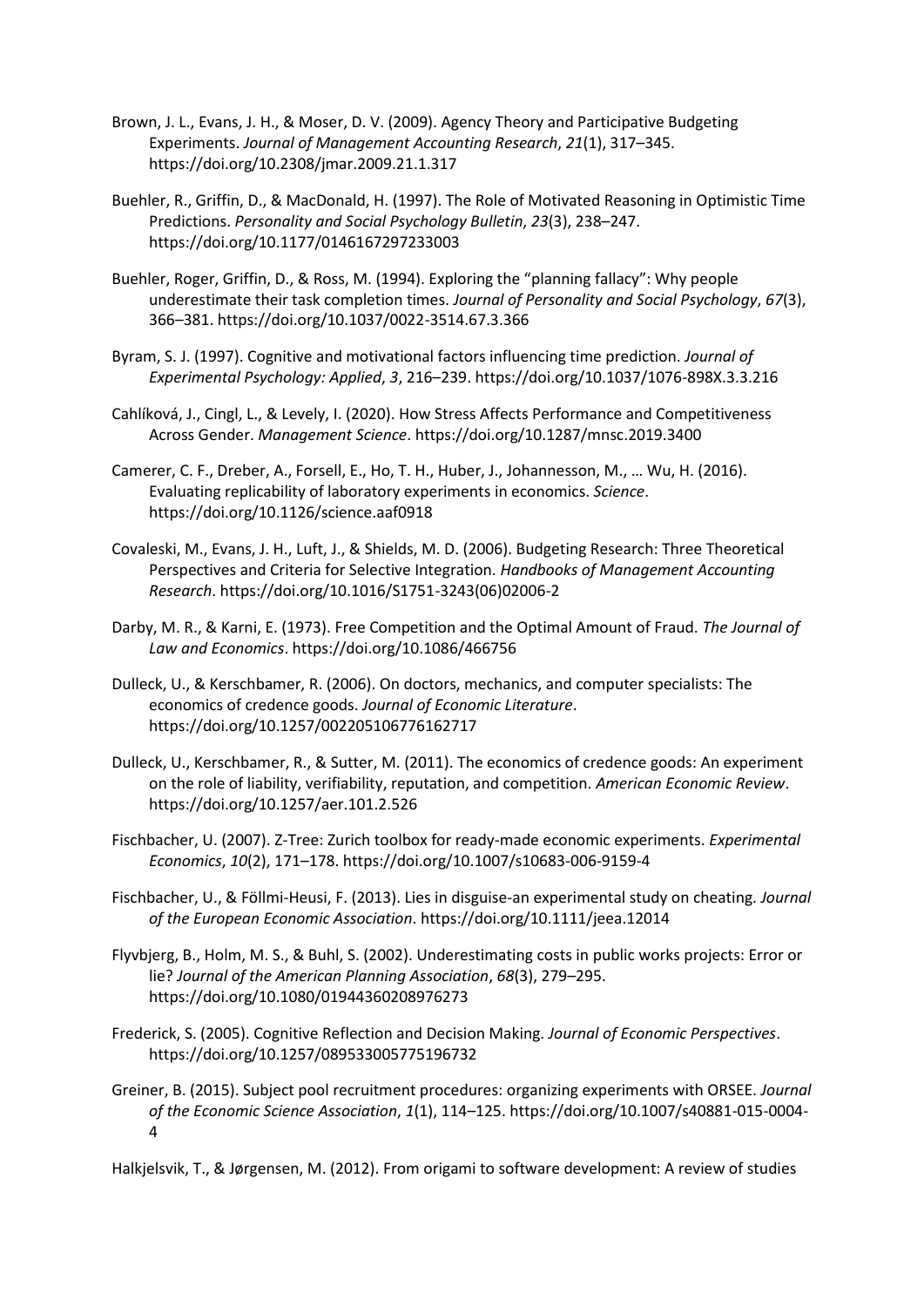on judgment-based predictions of performance time. *Psychological Bulletin*, *138*(2), 238–271. https://doi.org/10.1037/a0025996

- Halkjelsvik, T., Jørgensen, M., & Teigen, K. H. (2011). To read two pages, I need 5minutes, but give me 5minutes and I will read four: How to change productivity estimates by inverting the question. *Applied Cognitive Psychology*, *25*(2), 314–323. https://doi.org/10.1002/acp.1693
- Henry, R. A. (1994). The Effects of Choice and Incentives on the Overestimation of Future Performance. *Organizational Behavior and Human Decision Processes*, *57*(2), 210–225. https://doi.org/10.1006/obhd.1994.1012
- Henry, R. A., & Sniezek, J. A. (1993). Situational factors affecting judgments of future performance. *Organizational Behavior and Human Decision Processes*, *54*(1), 104–132. https://doi.org/10.1006/obhd.1993.1005
- Henry, R. A., & Strickland, O. J. (1994). Performance Self‐Predictions: The Impact of Expectancy Strength and Incentives. *Journal of Applied Social Psychology*, *24*(12), 1056–1069. https://doi.org/10.1111/j.1559-1816.1994.tb02373.x
- Holt, C. A., & Laury, S. K. (2002). Risk aversion and incentive effects. *American Economic Review*, *92*(5), 1644–1655. https://doi.org/10.1257/000282802762024700
- IPMA. (2015). *IPMA Competence Baseline (ICB), Version 4.0*. *International Project Management Association*. https://doi.org/10.1002/ejoc.201200111
- Jensen, M. C. (2003). Paying People to Lie: The Truth about the Budgeting Process. *European Financial Management*, *9*(3), 379–406. https://doi.org/10.1111/1468-036X.00226
- Jorgensen, M., & Sjoberg, D. I. K. (2001). Impact of effort estimates on software project work. *Information and Software Technology*, *43*(15), 939–948. https://doi.org/10.1016/S0950- 5849(01)00203-8
- Kunda, Z. (1990). The case for motivated reasoning. *Psychological Bulletin*, *108*(3), 480–498. https://doi.org/10.1037/0033-2909.108.3.480
- Latham, G. P., & Locke, E. A. (1991). Self Regulation through Goal Setting. *Organizational Behavior and Human Decision Processes*, *50*(April), 212–247. https://doi.org/10.5465/AMR.1991.4278976
- Lederer, A. L., Mirani, R., Neo, B. S., Pollard, C., Prasad, J., Ramamurthy, K., & Lederer, B. A. L. (1990). Information System Cost Estimating : A Management Perspective. *MIS Quarterly*, *14*(2), 159– 176. https://doi.org/10.2307/248774
- Lederer, A. L., & Prasad, J. (1998). A causal model for software cost estimating error. *IEEE Transactions on Software Engineering*, *24*(2), 137–148. https://doi.org/10.1109/32.666827
- Lee, C. B., Schwartzman, Y., Hardy, J., & Snavely, A. (2005). Are User Runtime Estimates Inherently Inaccurate? *Job Scheduling Strategies for Parallel Processing*, (March), 253–263.
- Lewis, G., & Bajari, P. (2011). Procurement contracting with time incentives: Theory and evidence. *Quarterly Journal of Economics*, *126*(3), 1173–1211. https://doi.org/10.1093/qje/qjr026
- Lorko, M., Servátka, M., & Zhang, L. (2019). Anchoring in project duration estimation. *Journal of Economic Behavior & Organization*, *162*, 49–65.

Lorko, M., Servátka, M., & Zhang, L. (2020). *Improving the accuracy of project schedules*. Working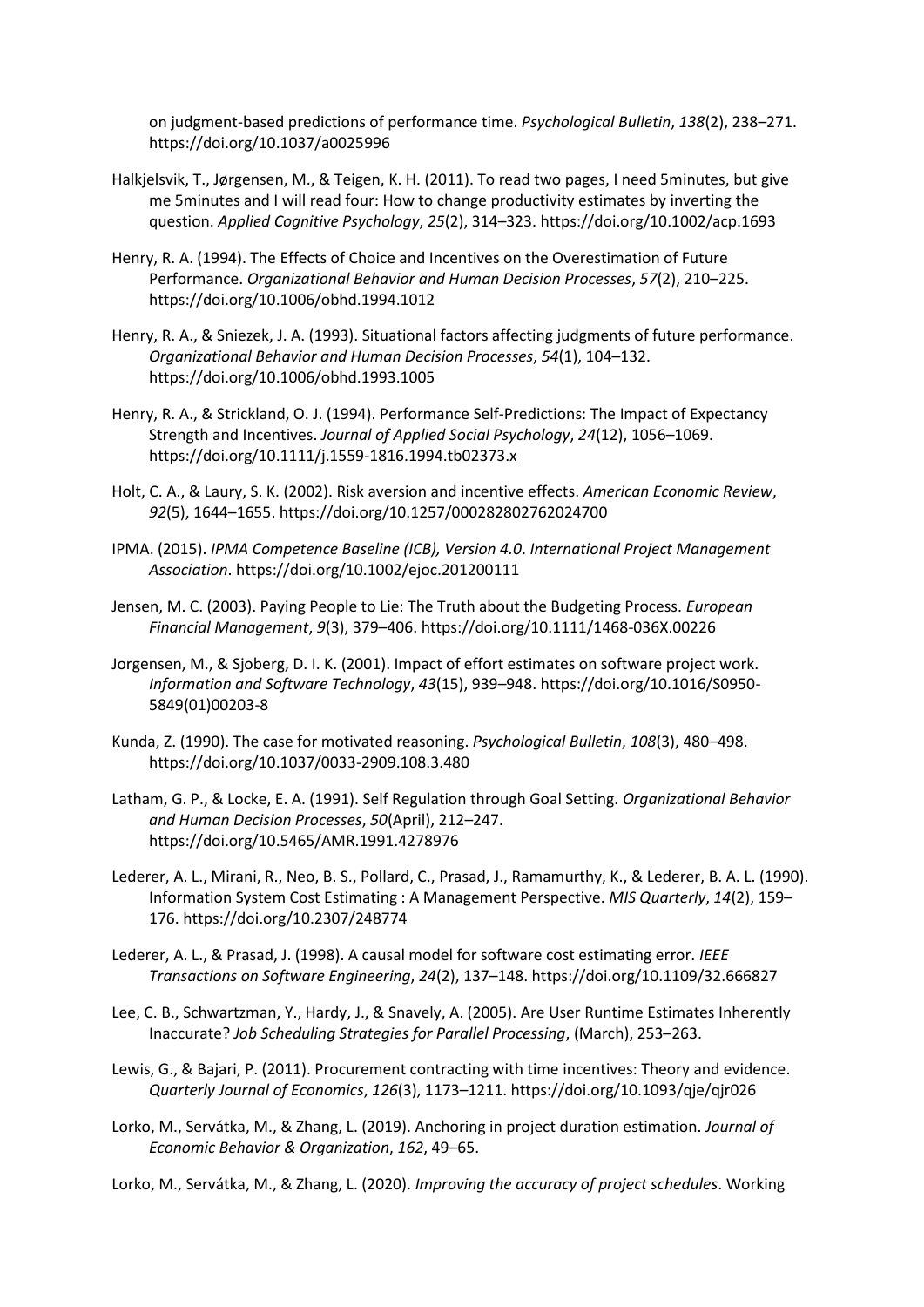paper.

- Magazinius, A., Börjesson, S., & Feldt, R. (2012). Investigating intentional distortions in software cost estimation - An exploratory study. *Journal of Systems and Software*, *85*(8), 1770–1781. https://doi.org/10.1016/j.jss.2012.03.026
- Mazar, N., Amir, O., & Ariely, D. (2008). The Dishonesty of Honest People: A Theory of Self-Concept Maintenance. *Journal of Marketing Research*, *45*(6), 633–644. https://doi.org/10.1509/jmkr.45.6.633
- Open Science Collaboration. (2015). Estimating the reproducibility of psychological science. *Science*, *349*. https://doi.org/10.1126/science.aac4716
- Osband, K. (1989). Optimal Forecasting Incentives. *Journal of Political Economy*. https://doi.org/10.1086/261644
- Plott, C. R. (1987). Dimensions of parallelism: some policy applications of experimental methods. In *Laboratory Experimentation in Economics*. Cambridge University Press.
- Project Management Institute. (2013). *A guide to the project management body of knowledge (PMBOK ® guide)*. *Project Management Institute*. https://doi.org/10.1002/pmj.20125
- Shepperd, J. A., Sweeny, K., & Cherry, L. C. (2007). Influencing audience satisfaction by manipulating expectations. *Social Influence*, *2*(2), 98–111. https://doi.org/10.1080/15534510601095772
- Smith, V. L. (1962). An Experimental Study of Competitive Market Behavior. *Journal of Political Economy*. https://doi.org/10.1086/258660
- Smith, V. L. (1991). Rational Choice: The Contrast between Economics and Psychology. *Journal of Political Economy*, *99*(4), 877–897. https://doi.org/10.2307/2069710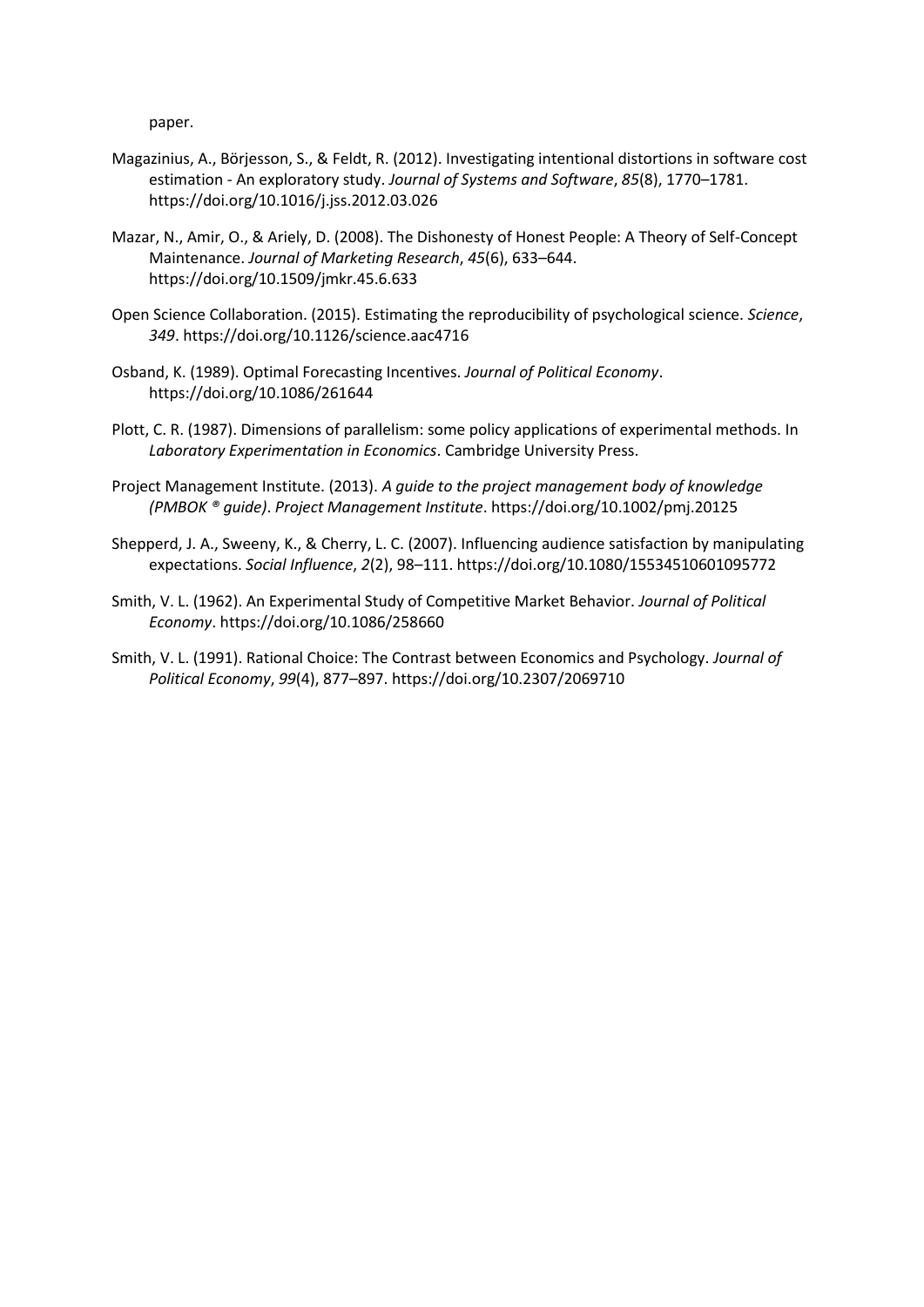## **Instructions**

Thank you for coming. Please note that the use of watches, mobile phones and any other devices that show time is not allowed during this experiment. Instead, a time measuring tool will be provided to you on the screen. Also, please note that from now on, until the end of the experiment, no talking or any other unauthorized communication is allowed. If you violate any of these rules, we will have to exclude you from the experiment and from all payments. If you have any questions after you finish reading the instructions, please raise your hand. The experimenter will approach you and answer your questions in private.

Please read the following instructions carefully. The instructions will explain how you can earn money in this experiment. Your decisions and earnings will not be revealed to other participants.

#### **Three rounds of the same task**

The experiment consists of three rounds. In each round, your task will be to complete 5 tables. Each table consists of 100 cells that contain either the letter "S" or the number "5". All tables are different from each other. In each table, there are between 45 and 55 cells containing the letter "S", while the rest of the cells contain the number  $"5"$ .

In order to complete each table, you will have to check all cells containing the letter "S", while leaving the other cells unchecked. Then, you will click "Submit". You will move on to the next table, only if you correctly complete the current table. The software does not uncheck the cells after an incorrect submission.

There is no limit on how many times you can submit each table. Also, there is no financial penalty for an incorrect submission.

## **Practice table**

In order to become familiar with the task, you will first complete 1 (one) practice table. The practice table is similar to the 5 tables you will be completing in each of the three rounds. Your performance in the practice table has no effect on your earnings.

#### **Time estimation**

At the beginning of each round, you will be asked to estimate how long it will take you to complete the upcoming task. That is, you will estimate how long it will take you to correctly complete **all 5 upcoming tables together**.

#### **Information box**

During your work on the task, an information box will be displayed in the upper left corner of your screen. This box will show the following:

- The current table (out of 5)
- Your time estimate
- How much time you have already spent on the task. This will be updated every time you complete the current table and move on to the next table. At any time, you can also update it manually by clicking on the "Update" button.

Please note that the information box will not be displayed for the practice table.